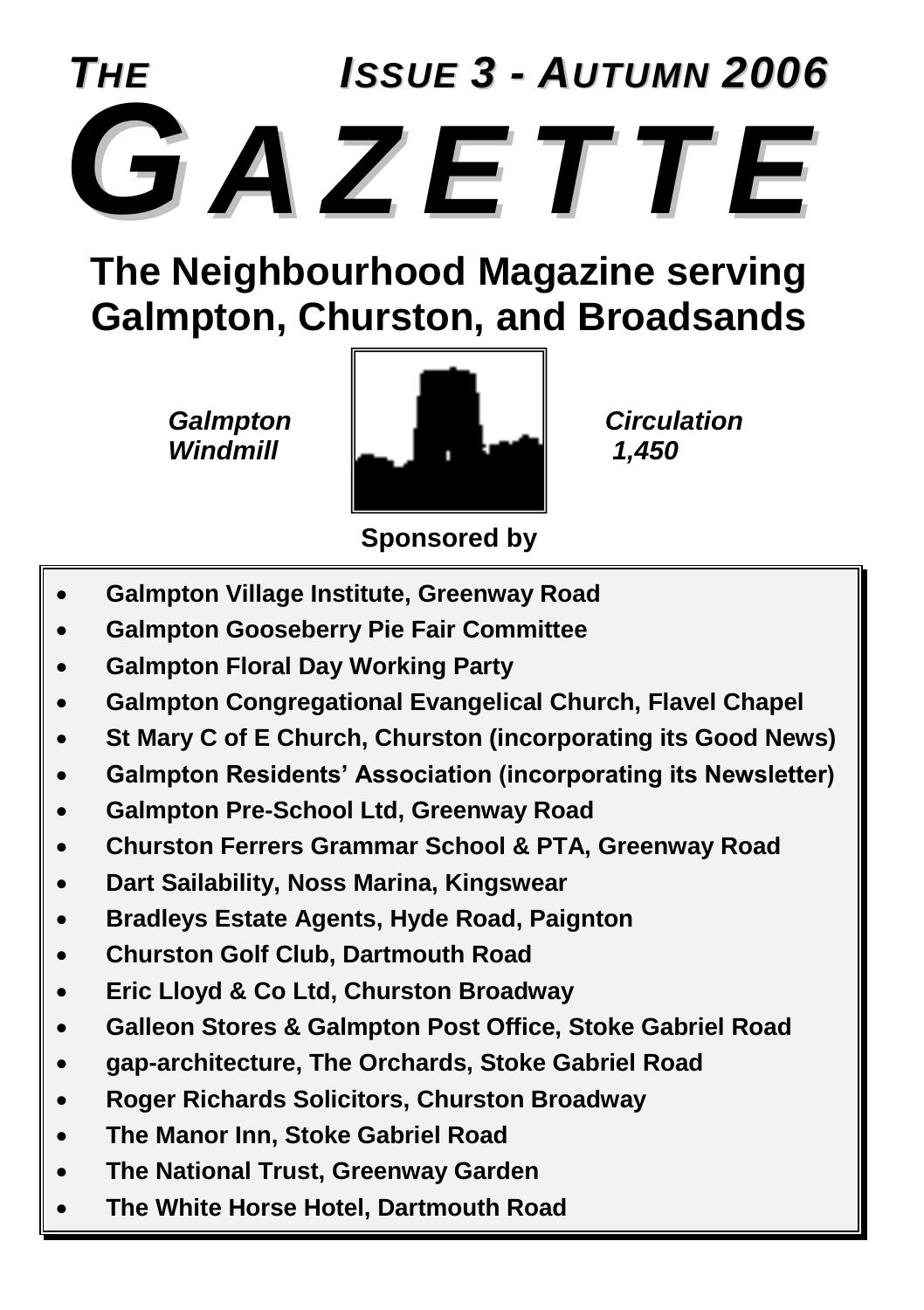### **Magazine Contents**

| <b>Editorial - Magazine Team Effort</b>          | 3              |
|--------------------------------------------------|----------------|
| <b>Galmpton Community Police News</b>            | 4              |
| <b>Galmpton Residents' Association News</b>      | 5              |
| <b>Galmpton Village Institute</b>                | 6              |
| The National Trust, Greenway, Another Chapter    | $\overline{7}$ |
| <b>Galleon Stores &amp; Galmpton Post Office</b> | 8              |
| <b>Churston Computer Club</b>                    | 9              |
| <b>Churston Ferrers Grammar Peru Crew</b>        | 10             |
| 'Get Active' – Health and Fitness Day            | 11             |
| <b>Services Available to the Local Community</b> | 12             |
| <b>Galmpton Floral Day 2006</b>                  | 14             |
| <b>Organisation Directory</b>                    | 15             |
| <b>Diary Dates &amp; Regular Amenities</b>       | 16             |
| <b>Churston Golf Club</b>                        | 19             |
| <b>Galmpton United Football Club</b>             | 20             |
| <b>Galmpton Floral Day Reminder</b>              | 21             |
| <b>National Coastwatch Institution (NCI)</b>     | 22             |
| <b>Galmpton Pre-School Ltd</b>                   | 23             |
| <b>Flavel Chapel - Galmpton - 175 Years</b>      | 24             |
| Parish of St Mary the Virgin, Churston           | 25             |
| <b>Extend Your Home with 'gap-architecture'</b>  | 26             |
| <b>Roger Richards Solicitors</b>                 | 27             |
| Eric Lloyd & Co                                  | 28             |
| <b>Memories of Canada on the DEW Line</b>        | 31             |
| And Finally C PC Spell-Chequer                   | 31             |
| The White Horse Hotel                            | 32             |

**THE GAZETTE** is free to all residents, and is a non-profit-making publication. It is partly funded by local businesses, but mainly funded by your patronage of village activities, and your subscriptions to local associations.

Views expressed are not necessarily those of the **Sponsors** or **The Editor**.

Please inform **The Editor** of any important errors or omissions.

**Editor: Mike Tate (01803) 844901 post@tatewise.co.uk Greenbanks, 5a Greenway Road, Galmpton TQ5 0LR Printer: Gold Print (01803) 845465 gprint@brixhamdevon.co.uk Elberry View, Broadsands, Paignton TQ4 6HS Copy deadline for the next issue is Friday 6th October 2006. Sponsorship and Advertising standard rate is £25 per page per issue,** 

**or pro rata for small ads. Entries in Directory and Diary Dates are free.**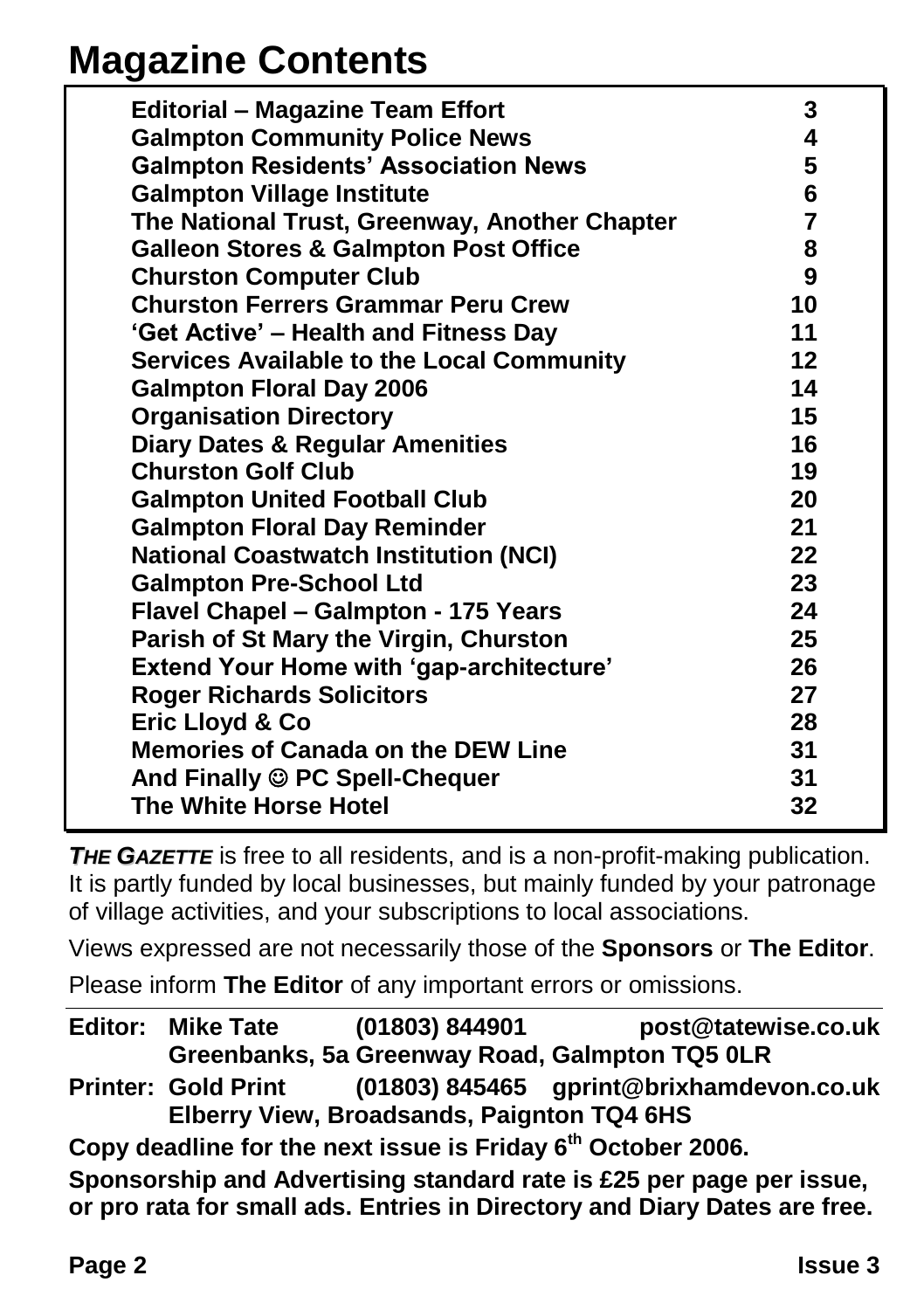### **Editorial – Magazine Team Effort**

**THE GAZETTE** would not exist without the willing support of a growing team of sponsors, advertisers, contributors, and volunteers.

The sponsors and advertisers provide the funds necessary to cover the printing costs, which currently amount to nearly £500 per issue. Because the funds play such an important part in the success of *THE GAZETTE*, the sponsors and advertisers are guaranteed the page space they have paid for in each issue.

To ensure that the income and expenditure is open to public scrutiny, an account was opened as a subsidiary of the **Galmpton Village Institute** bank account, and the details are presented by the **Treasurer** at the Institute meetings. But remember this magazine is non-profit-making, and the Institute does not gain from any funding. In fact they are sponsors.

Other contributors to the magazine write articles, which are published as soon as there is sufficient space after the sponsors and advertisers have been satisfied. Others provide essential diary dates, and contact details, without which the reference pages would quickly become out of date. Most of these details are passed on to the **Galmpton Residents' Association** webmaster for inclusion on their web site **www.galmptontorbay.org.uk**.

All this would be fruitless without the volunteers who deliver *THE GAZETTE* to your door. Not only are all the delivery rounds now allocated a volunteer, but there are reserves standing by to cover absences due to holidays, etc.

Thank you all for making your magazine a success. Mike Tate, Editor

### **20-mph Zone Team Effort**

You will be aware of the efforts to make Galmpton village a 20-mph zone. However, the following letter prompted me to think that we could enforce our own voluntary speed limit by driving at 20-mph within the village. Perhaps the local organisations could support this idea by putting notices in their windows and persuading visiting drivers to adhere to the limit.

### **Letter to The Editor – Driving Safety in Our Village**

From a 'Concerned Villager' (name and address withheld).

"Why wait to be told what speed we can drive at through our village? Galmpton dwellers who drive can lead the way by example. If we keep our speed down to 15-mph or possibly 20-mph at all times, drivers who want to travel at 30 – 40-mph (reckless speeds in a village the size of Galmpton) will eventually get the message. These roads were designed in the age of ponies and traps, horses and carts, farm tractors, and latterly the Austin 7! Drive Safely."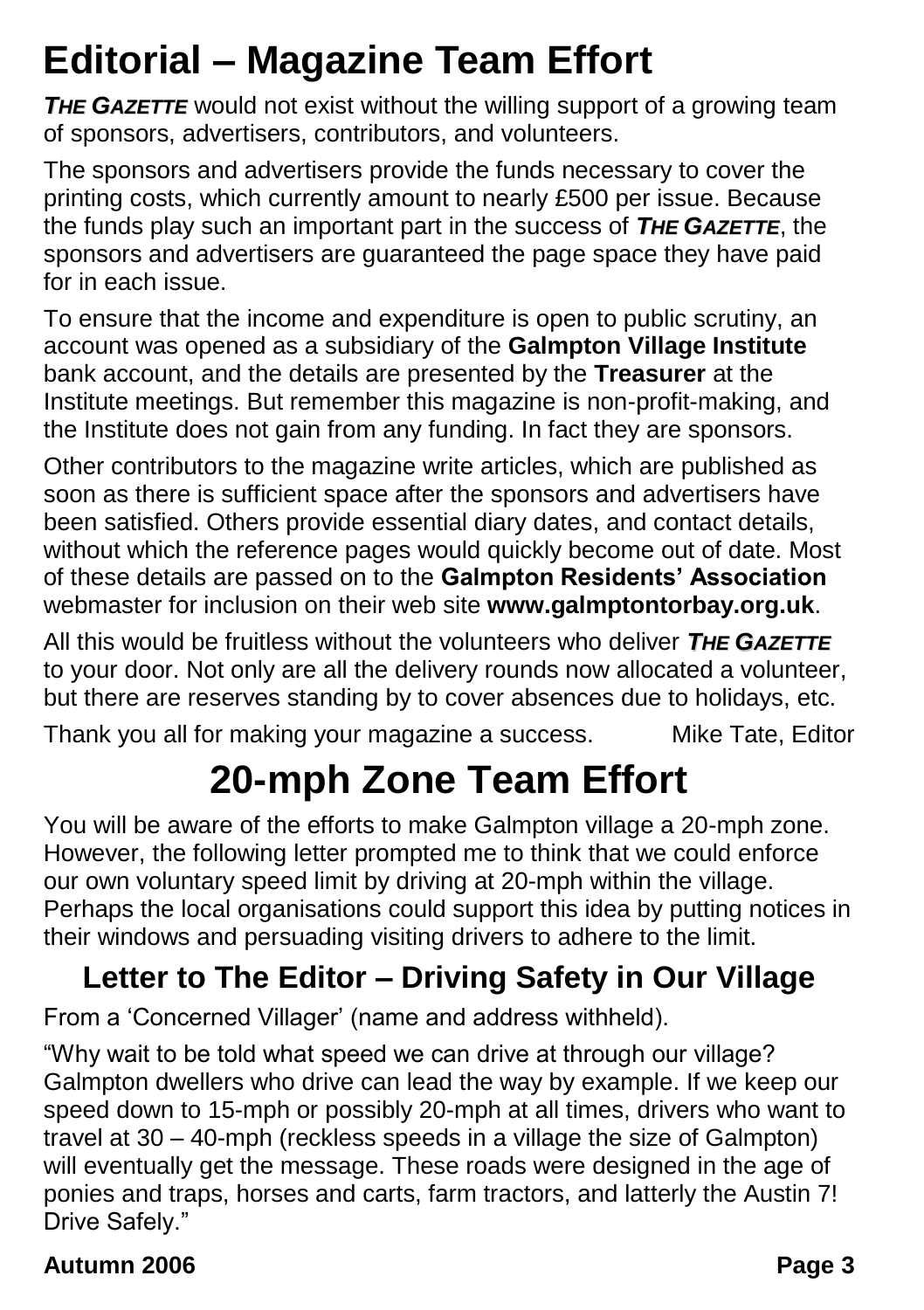# Galmpton Community Police News<br>**Devon & Cornwall Police WWW.devon-cornwall.police.uk/ge**

**PC4383 Glenn Chambers** 

**Devon & Cornwall Police www.devon-cornwall.police.uk/generalenquiries**

#### **Mini Crime Wave**

Galmpton has suffered a mini crime wave recently with a number of commercial burglaries at the old quarry area and a number of marine thefts at the marina. The good news is we have arrested a person for the burglaries and enquiries are continuing.

If you see any suspicious people or vehicles please let us know. If a crime is taking place at the time or offenders for a crime are nearby please use the emergency number **999**.

#### **White & Yellow Lines**

A number of residents brought to my attention two areas of concern regarding road safety in Galmpton. One was the white lining on the junction of **Stoke Gabriel Road** and **Greenway Road**, just outside **The Manor Inn**. The second was the parking in the same area where the new footpath has been installed.

Firstly the white lining, I agree it is a mess and is a result again of the new footpath, which in turn caused the centre line of **Greenway Road** to be realigned. Highways have stated they will be re-painting the area as part of their on going maintenance.

Regarding the second area of concern, Highways state they will not be introducing double yellow lines on the road along the new footpath. There are several reasons for this; the main one being that there has been no recorded accidents in this area. To be fair Highways have to work within a budget like everyone else and will prioritise their spending.

#### **Lock Your Doors**

Finally, as a warning for us all with the fine weather approaching, if you go out, even into your back garden for a bit of weeding, please lock your door. Last year there were a number of walk in thefts around Torbay where the homeowner was in the back garden and the thief was in the front door stealing handbags. Please do not let yourself be a victim.

Times have changed I'm afraid, it's best to lock up.

#### **Police Surgeries**

Held at the Old Chapel, The Roundings, Galmpton:

| Wed 2 <sup>nd</sup> August    | 4:00 pm - 6:00 pm  |
|-------------------------------|--------------------|
| Wed 6 <sup>th</sup> September | 4:00 pm $-6:00$ pm |
| Thur 5 <sup>th</sup> October  | 10:00 am - 12-noon |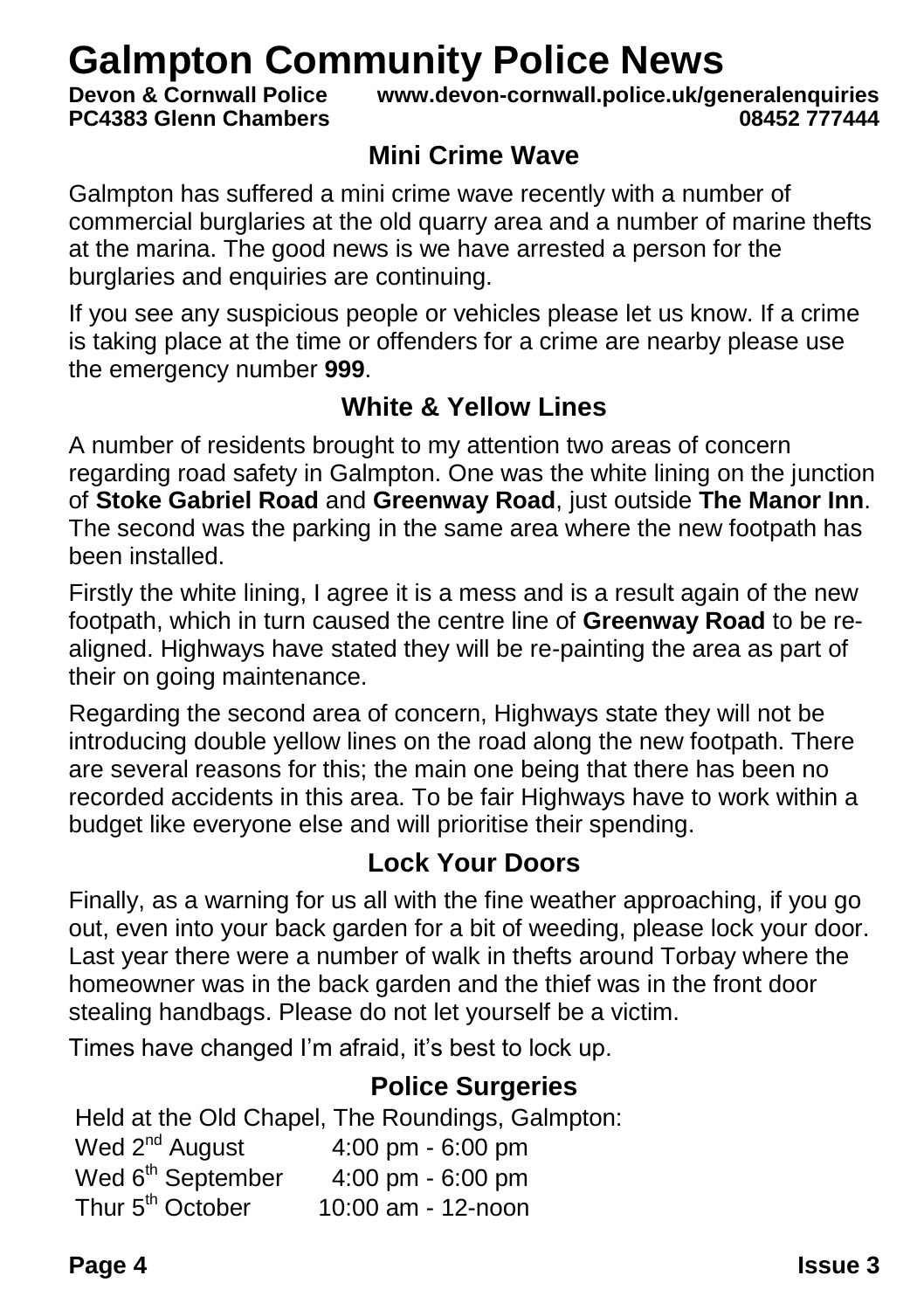# Galmpton Residents' Association News<br>www.galmptontorbay.org.uk<br>Webmaster & Treasurer: Paul Savin 8

**Webmaster & Treasurer: Paul Savin 843493 Minutes Secretary: Christine Batten Local Planning: Gordon Batten 844866 Mailshots & Membership: Delia Hales Youth Project: Helen Boyles 845761**

#### **Windy Corner Development**

The **Highways Department** has devised 2 alternative schemes, to speed up the flow of traffic through the junction, which are open to public debate. The proposals would affect the common, village traffic, and amenities, so **GRA** feel it is important for residents to make their views known to the **Council** before a decision is made. Details are on the **GRA** web site.

There were exhibitions at **Churston Library** and **Galmpton Village Hall**. **250** people attended the **Village Hall** and **239** completed questionnaires. **81%** of respondents considered the proposals unnecessary.

The villagers believe the schemes to increase traffic flows would make it more difficult and dangerous for them to get in and out of village roads, and they are fiercely protective of **Galmpton Warborough Common**.

Most people spent 15-30 minutes looking at the scheme plans and a virtual reality *drive through* video provided by the **Council** before completing their questionnaires. However, the most common conclusion was that the money would be better spent on other measures to control the traffic.

#### **20-mph Zone Update**

A letter from **Chris Gubby** at **Highways & Engineering** suggests that traffic calming would not be appropriate in our attractive rural village, and that it is locals who give rise to inappropriate speed.

#### **Hillrise Development Update**

Planning permission has now been given, with additional conditions, which can be seen on the **Torbay Council Web** site **www.torbay.gov.uk**.

#### **Committee Members Needed**

We need volunteers for our GRA committee who hold meetings about 4 times a year.

### **Churston Residents' Association**

Following the invitation in the last issue of *THE GAZETTE* to those interested in forming a new **Churston Residents' Association**, only two replies have been received. Therefore, it seems that no such organisation is required.

Both **Broadsands** and **Galmpton** have their own **Residents' Association**, and **Brixham** will have its **Town Council**. Who will represent the concerns of residents of **Churston Ferrers**?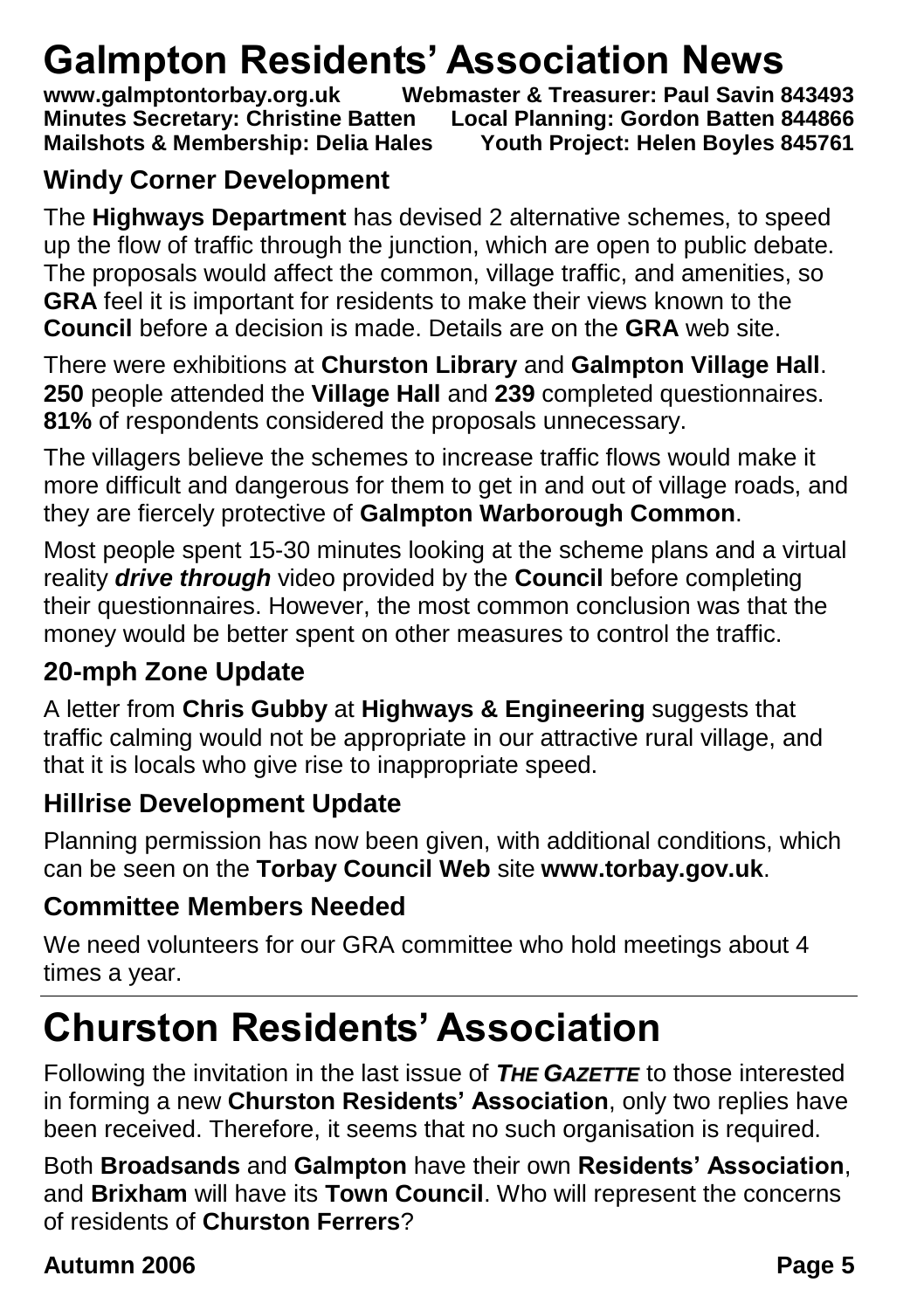### **Galmpton Village Institute**

**Registered Charity: 300839**

**Chairman: John Risdon 844102 Secretary: June Symes 842121 Treasurer: Philip Griffin 843081 Hall Bookings: Babs Renwick 843364**

#### **Fundraising Success**

Various events have been held this year to help with the costs of the major renovations to the **Village Institute Hall**.

The talk given by **Chairman John Risdon** back in **February** was extremely successful and raised the grand sum of **£286**. The coffee morning held last **May** was well attended, and the sum of **£141** was raised. The Institute was also successful in being awarded a cheque for **£100** as part of the **NAFD** centenary celebrations by **T & I Stockman**.

There has been an increase in income due especially to the **Pre-School**, and a full programme of organisations hiring the hall, including **£200** for being a **Polling Station** for the **Mayoral Elections**.

#### **Village Institute Hall CLOSED For Refurbishment**

Throughout **August** this summer, important exterior structural repairs and thorough redecoration will be carried out. Simultaneously, the ladies' toilet and adjacent storage area will be modernised and restructured.

The work starts on **Monday 24th July** with the erection of the scaffolding, and continues through to **Friday 1st September** to finish in time for the **Galmpton Floral Day** on Sunday 3<sup>rd</sup> September.

With the scaffolding in place it is also hoped that measures can be taken once and for all to eradicate the doves that insist on nesting on the roof.

During this period the hall will be closed for most activities due to health and safety regulations.

On a health and safety note, the stage curtains are to be fireproofed, which will bring them into line with all the other curtains.

#### **Limited Company Registration**

The committee has recommended that their status should be safeguarded and supported by registering the charity as a **Limited** company.

Full details of this proposal were presented at the last committee meeting, and approved. The main point was to agree the **Objectives**:

"The Charity's objectives are to provide facilities for the purpose of education, physical and social recreation, and otherwise as may be found expedient for the benefit of the inhabitants of the Parish of Churston Ferrers in Torbay and its immediate vicinity, ensuring that the facilities are available to all, whatever their race, culture, religion, means or ability."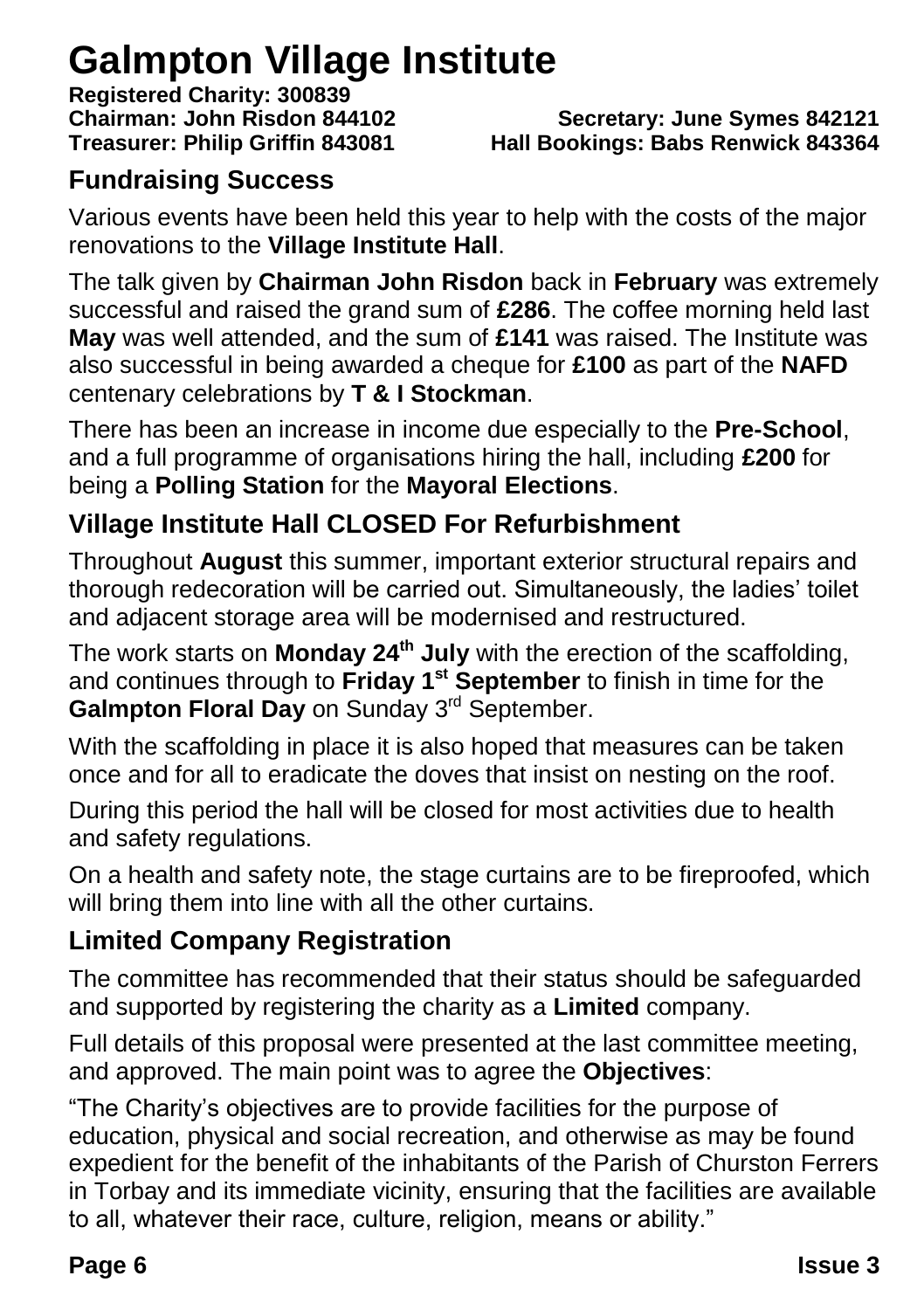### **※ THE NATIONAL TRUST Greenway, Another Chapter**

During **July** we will be consulting with locals, specialist groups, and wider audiences, about **Greenway** and future developments for the property. Following the deaths of the **Hicks**, the **National Trust** has taken over the house and has been developing ideas with our colleagues for the long term sustainability of the property. We shared some preliminary ideas with local **Parish** and **District Councillors**, **Galmpton Residents' Association**, tourism providers, and heads of local schools and churches in **August** last year. It is now time to share these ideas and explore options with you.

During the next few months permissions will be sought from our local authorities. These will be, specifically:

1: Permission for change of use for **Greenway House** ground floor and principal rooms on the first floor from residential purposes to a nonresidential institution and separate dwelling.

2: Listed Building Consent for works on a Grade II\* EH listed building.

3: Later in the year Planning Permission for a new Visitor Reception Building adjacent to the Stables Courtyard.

4: Amendment to the Section 106 Agreement – we will be seeking to vary some of the restrictions agreed in 2002. We would like to open the garden more from March 2007 to improve our business footing. We anticipate that any variations made now will be in place for when the House is available for visitors to enjoy.

We will explain our project in full detail and encourage full and meaningful discussion at public meetings in Galmpton on 13<sup>th</sup>  $\tilde{a}$  14<sup>th</sup> July and will have an information desk to hear from you, the local residents at the **Get Active** day at **Churston Grammar School** on **19th July**. These are opportunities for you to meet the property team and discuss your ideas with us.

If you are unable to make those dates and want to know more or comment on how you'd like to see Greenway in the future, please use the slip below.

Robyn Brown, Property Manager, Greenway, Churston Ferrers, TQ5 0ES **Greenway, Another Chapter**

I missed the meetings and need a member of the team to contact me. Y/N I came to a meeting and the one way I would really love to see Greenway develop in the future is …………………………………………………………

My primary concern about Greenway, Another Chapter is

……………………………………………………………………………………

Name (optional) ………………………Tel No to contact you ………………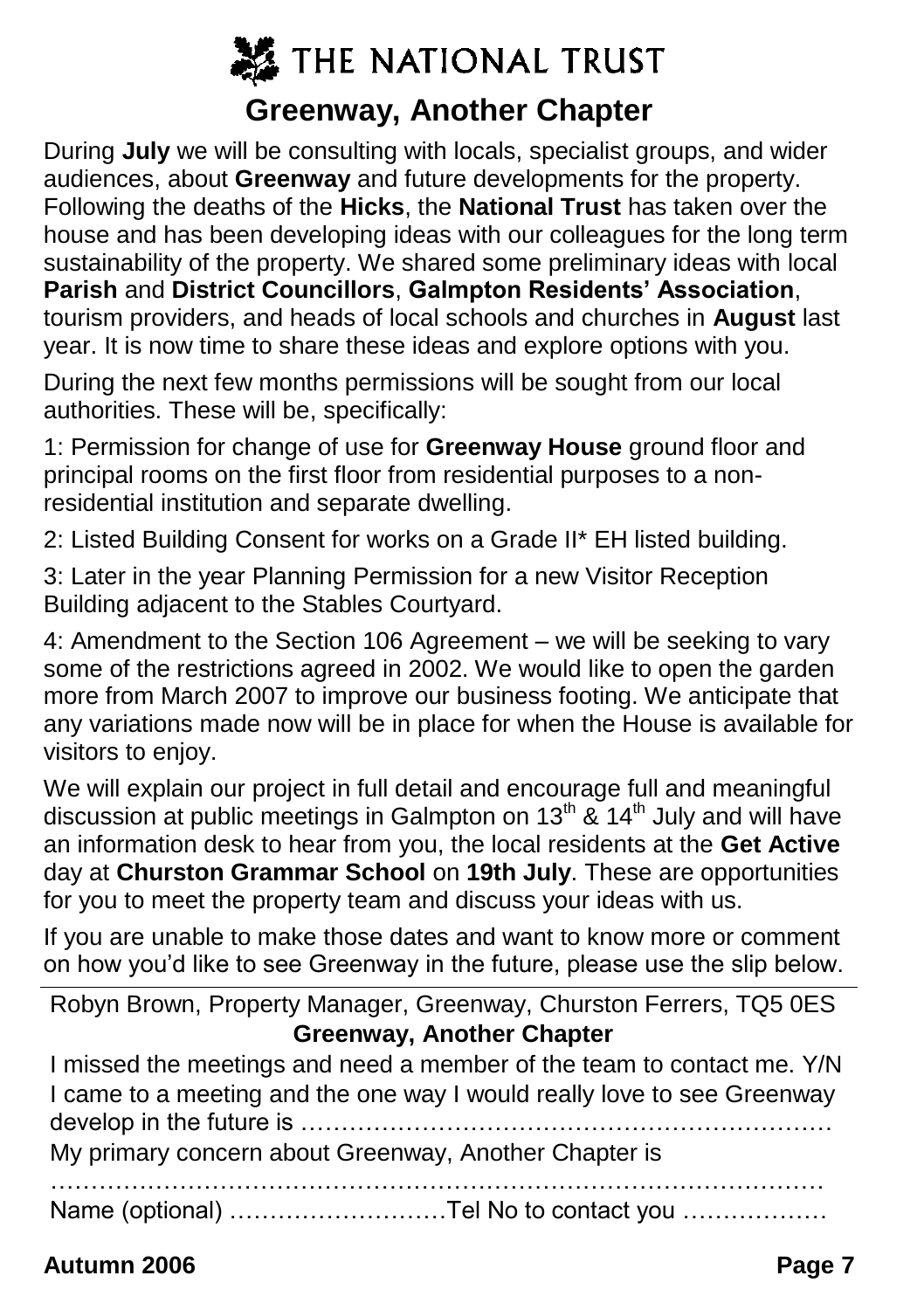### **Galleon Stores & Galmpton Post Office**



### **Post Office Latest News**

#### **Petition in support of Post Office Card Account**

Over the last 6 weeks, along with every other **Post Office** in the country we have been asking for your support to change the **Government** decision to close down the **Post Office Card Accounts** by **2010**.

These cards were only introduced 3 years ago to replace pension and allowance books. If this decision is not overturned then there will be serious problems for many pensioners and others, in obtaining cash locally, and a serious loss of income for most Post Offices. This will impact the viability of Post Offices with the loss of many more up and down the country.

To date we have sent in 500 signatures to join the million or more already held by the **Federation of Post Masters**. As a result of this publicity the **Government** have asked for talks and we await developments.

#### **Loss of BBC Licensing Business**

As of the 31<sup>st</sup> July Post Offices will no longer be able to issue **TV Licenses** or make weekly or monthly contributions towards a licence. Coming on top of the Card Account problems this is very disappointing news particularly as we have carried out this roll on behalf of the BBC for a long time.

#### **New Business Opportunities**

As we can see the traditional Post Office business is under constant threat. In order to build a solid and sustainable future the Post Office has introduced new products and services and we now need your support in these new areas as well.

Please come and inquire about the following:

| Foreign currency & travellers Cheque |                      |
|--------------------------------------|----------------------|
| Homes & Building insurance           |                      |
| Personal loans                       | Credit cards         |
| Flowers by Post                      | <b>Gift Vouchers</b> |
|                                      |                      |

s Travel Insurance Car Insurance Savings accounts Post Office Homephone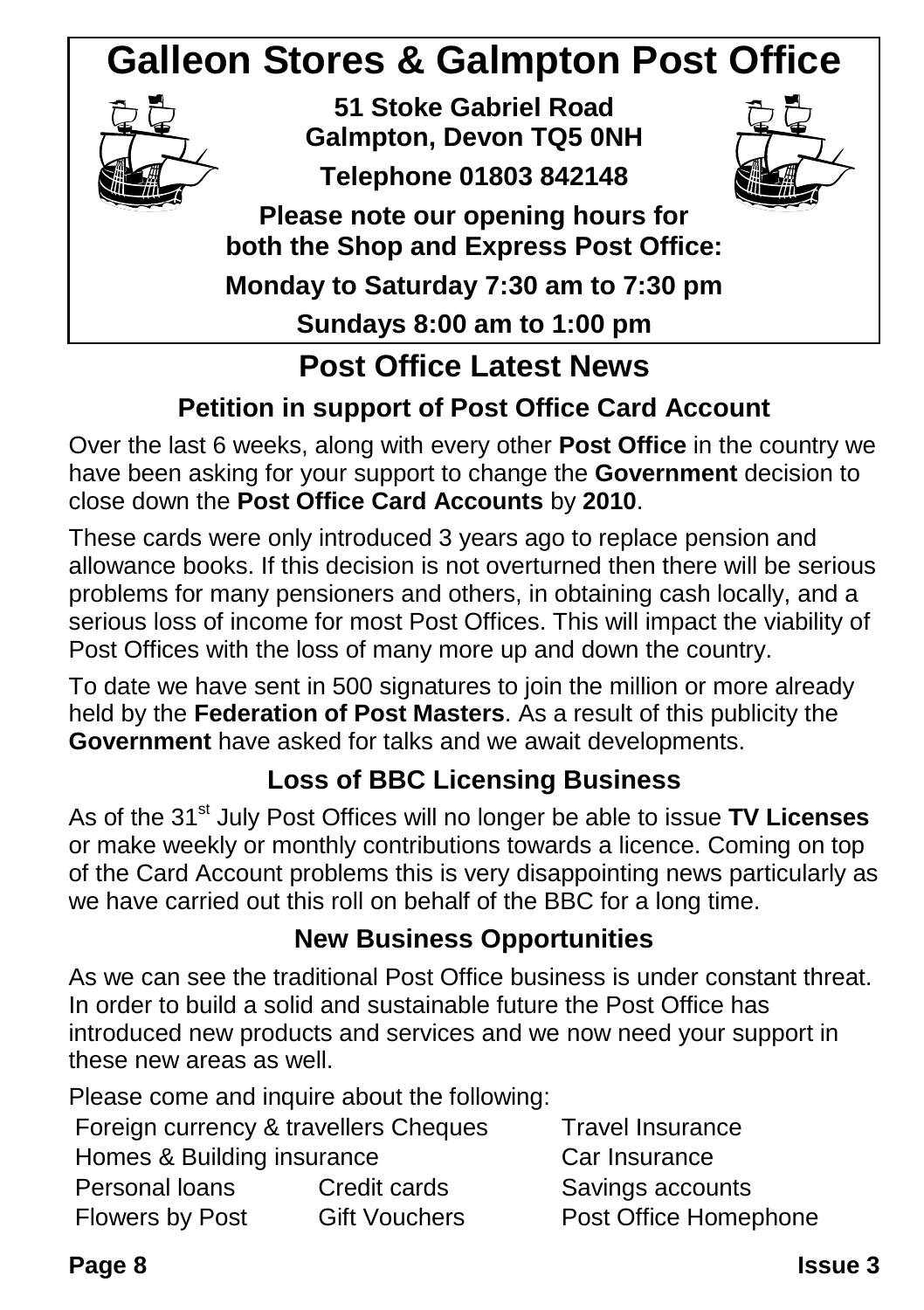# **Churston Computer Club**<br>post@tatewise.co.uk

**post@tatewise.co.uk Organiser: Mike Tate 01803 844901**

Following the invitation in the last issue of *THE GAZETTE*, over 20 people have shown an interest in joining an informal PC users club.

#### **Proposed Objectives**

- Help members understand their home PC by friendly advice from the more experienced members.
- Provide guidance on acquiring a suitable PC, and explain the strange technical jargon in meaningful terms.
- Offer complete novices basic tuition and problem solving, supplied by more experienced members.
- Resolve concerns with PC Utilities e.g. word processor, spreadsheet, E-mail, Internet browser, etc.
- Raise awareness of PC Maintenance such as installation, backup, scan-disk, defrag, tuning, etc.
- Provide advice on PC Connectivity such as dial-up versus broadband, printers, scanners, etc.
- Maintain directories of effective local PC Training Courses and of Repairers of PC Hardware & Software recommended by members.
- Distribute downloaded Microsoft Updates and other recommended Freeware on CD-ROM, so that members with slow dial-up Internet access (or none at all) can easily install this software.
- Form Special Interest Groups to bring like-minded PC users together in a self-help group. Interests may include Digital Photography, Family History Research, Web Site Design, etc.

### **Inaugural Get Together**

**Churston Ferrers Grammar School** has granted access to their computer suite to host meetings. During their **Get Active** event on **19th July** you will be able to visit the computer facilities and meet the more experienced users who will be offering their friendly advice at future meetings.

Please be prepared to give a few details about your PC operating system, your particular interests, which term-time weekday afternoons (4 to 7 pm) you would prefer for meetings, and how often the club should meet.

If you have any other questions or concerns you wish to raise then please feel free to come along and talk them over. You may meet another member with similar problems, or even some solutions.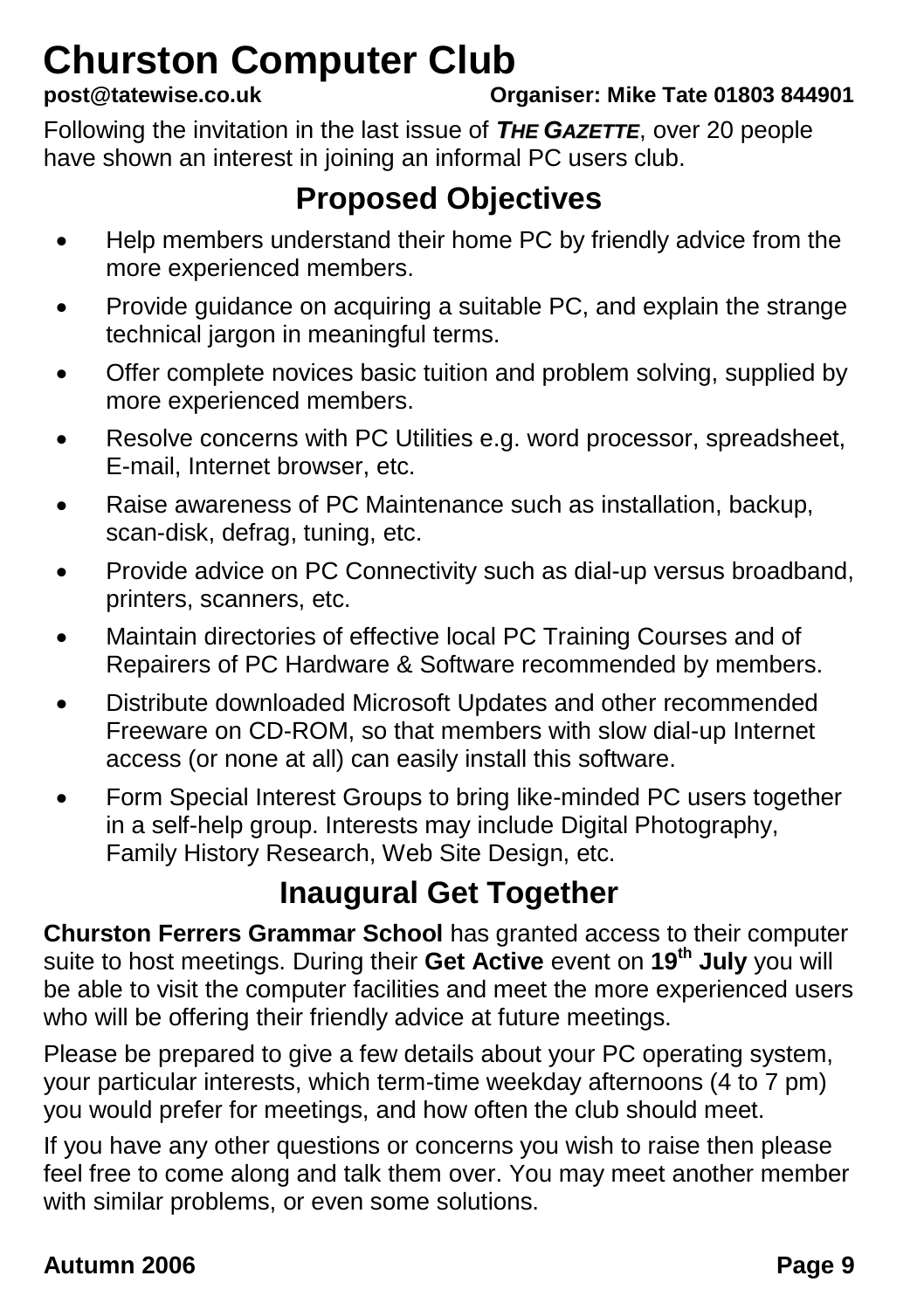### **Churston Ferrers Grammar Peru Crew**

#### **Peru and Bolivia Expedition**

After nearly two years of much planning and hard-core fundraising, the **Churston Ferrers Grammar School** expedition team is only weeks away from the big trip.

As you may have heard, our team of twenty one students from Years eleven and twelve are setting out in July for a month-long venture to **South America**; a trip which is proving to be anything but your average summer holiday.

With our itinerary falling into place



David Lewis, Lauren Wellington, Emily Chrystie, Skye Hewitt, Hannah Bye, Ellie Healey, James Gilpin, Charlotte Bower, Christina Thorp, Sofia Rees-Wilks, Laura Paton, Harriet Spittle, Jess Roberts, Joe Bayley, Martin Bailey, Brad Reiman, Faye Searle, Julia Lewis (front) Sophie Ingrims, Ed Gillin, Ros Murphy, Anna Johnstone, Richard Dashwood-Simpson



we have plans for a mammoth six day trek along a pre-Hispanic trading route in **Bolivia** – our training starting in April with the ascent of Cadair Idris in Snowdonia (apparently as close as Britain gets to the Andes!) We plan to visit the mighty **Amazon** rainforest with a stay in a jungle lodge and also a trip to the lesser known salt flats of **Southern Bolivia**.

The main focus of our expedition is our project work phase where we will be working in a centre and school for homeless children near the city of Cuzco, **Peru**. Here we hope to rejuvenate the centre in which they live. The to-do list includes refitting a kitchen, building a basketball



court and creating a mural for their classroom wall. We will also be teaching them English, and more than likely they'll be teaching us Spanish too! We will be bringing news of their new friends from **Whiterock Primary School**, where over the past few months we have been having great fun running Peru Days to develop links between the two schools. Nearer the time we will be having a collection of games and school supplies to take over to the children in **Peru** where the resources are currently very low.

It is shaping up to be a truly awesome, unique experience for all of us involved. Together as a team we are set to make it a once in a lifetime trip, and we would all like to thank everyone who has supported us throughout our fundraising over the last months.

Thank-you very much for your support and we'll keep you posted of our progress on the expedition. Hannah Bye and the CFGS expedition team.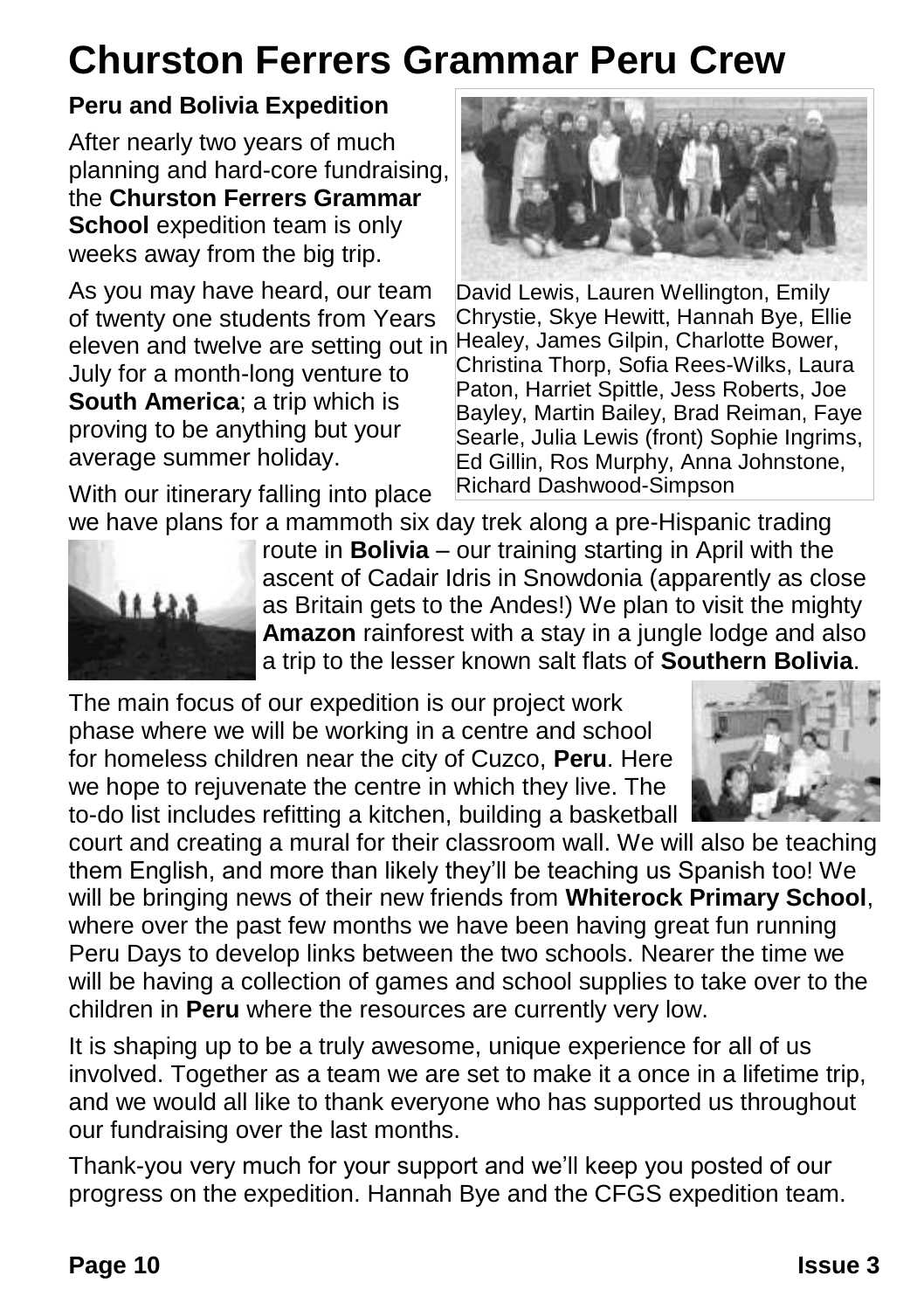### **'Get Active' – Health and Fitness Day Wednesday July 19th**

The **'Get Active' Health and Fitness Day** is nearly upon us, and the date to put in your diary is Wednesday 19<sup>th</sup> July. The event takes place in the **Churston Ferrers Grammar School** grounds, and opposite in the **Churston Memorial Playing Field**.

It will be opened at **12-noon** by **Torbay Mayor Nick Bye** and celebrities from the world of snooker and athletics in the form of **Ray Reardon** and **Jack Buckner**. It will run until **3:30 pm**.

Over 25 sporting and leisure activities will be available for you to try, suitable for all ages, interests, and abilities. Several local coaches and experts in their field have volunteered their services free of charge. Do come along, you may find a new interest or sport.

Several additional organisations are represented including the **Herald Express**, **National Trust**, **Dart Sailability**, **Galmpton Jazz Band**, and **Gemini Radio**.

People interested in the new **Churston Computer Club** will be able to visit the school computer room to meet others with a similar interest, and make contact with the experienced computer users who will provide assistance at future meetings of the club.

There will also be a barbecue, cream teas, and refreshments on sale, and stalls selling a variety of goods from books to CD's, DVD's, videos, games, toys and a whole range of bric-a-brac. Entry is by programme on sale in the **Galmpton Post Office** or at the school on the day for **£1.00**.

Many superb prizes can be won from the raffle being run by the PTA on the day. The money raised by the event will be used to equip the new school **Learning Resource Centre** to be built in the near future. This centre will benefit the school and the local community. If you would like to donate any item that we can sell on the stalls, do bring them into school or contact us on **01803 842289**. Leave your details and someone will come and collect them. **EVERY DONATION WILL HELP**.

We are running a **minibus service** on the day for residents in the local area who may find it difficult to get to the school. Ring the school on **01803 842289** and we will arrange to pick you up and take you home at the end of the afternoon.

Come and join us – it should be a great day out.

Further information can be obtained by contacting **Barry Goldsmith** at the school on **01803 842289**.

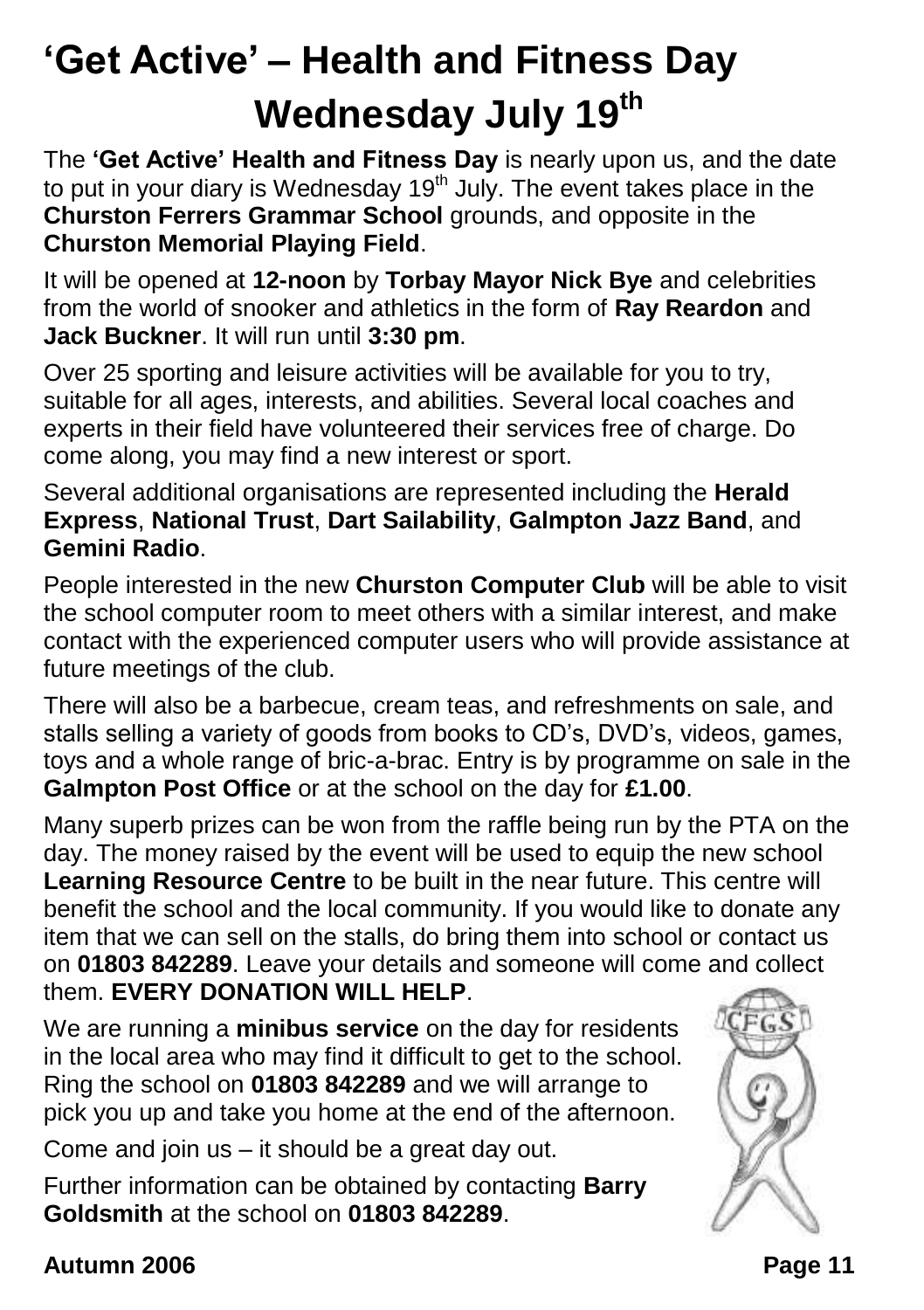## **Churston Ferrers Grammar School Services Available to the Local Community**

#### **Lunches**

Experience the great taste at Churston Ferrers Grammar School.

Two-course lunch & coffee **£3.20** served at noon Wednesdays and Fridays. **Wednesday Menu:** Local roast meat, fresh vegetables, dessert & coffee **Friday Menu:** Fresh Brixham fish, chips, peas, dessert & coffee

Advance bookings only. Please ring **01803 842289** weekdays.

#### **Functions**

Let us cater for your function. No party too small. Birthdays, Weddings, Children's parties, Fun Nights. You will not be disappointed!

For details contact **Mrs Trina Banham, Catering Manager 01803 842289**.

#### **Community Sports Programme**

The range of activities offered by our **Community Sports Clubs** includes Basketball, Football, Athletics, Judo, Karate, Archery, Yoga, and Cricket.

Tennis courts and equipment are also available for hire throughout the summer months.

**Ladies** come and join us in a workout on a Wednesday evening between 6:30 – 8:30 pm at a cost of £3.00 per session.

The school also has a 15-station multi-gym with a range of cardio-vascular equipment. Expert assistance is on hand to identify and achieve your goals. All new customers will receive a health and fitness assessment to help you on your way to a more active and healthy lifestyle.

Fitness Suite 6-month membership is available or £2.00 per hour Single £50 Couple £100 Family £125

For further details on any of the above ring **Chris Harding (Community Sports Co-ordinator)** on **07779 661376** after 6:00 pm weekdays.

#### **Churston Pavilion**

After a great deal of hard work the **Pavilion** is now available for hire.

| £25 for 4 hours |
|-----------------|
|                 |
| £ 8 per hour    |
| £16 per hour    |
|                 |

For further details contact **Mrs Sue Foot** on **01803 842289** weekdays.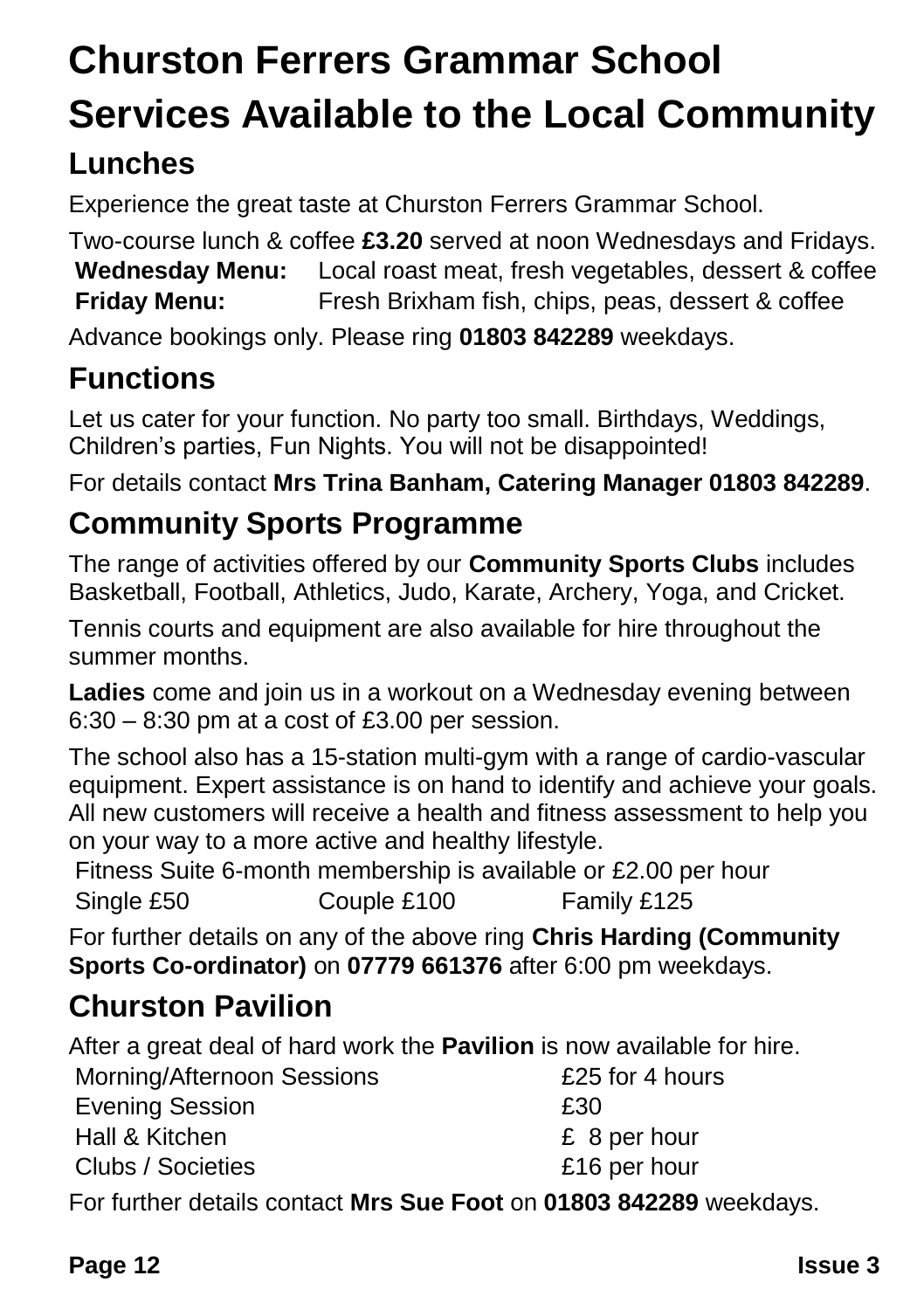

#### **Ring 01803 842289 for details**

# **The Manor Inn, Stoke Gabriel Road**<br>er: Naomi Hall

**Manager: Naomi Hall** 

#### **Opening Hours:**

**Monday to Saturday 11:00 am till 11:00 pm Sundays 12-noon till 10:30 pm**

#### **Great food all day from 12-noon to 9:00 pm**

#### **Regular Live Entertainment**

Every **Thursday** night is **Quiz Night** at **9:00 pm**, so pop along and show just how intelligent you are!

**The Manor Inn** will again be offering **Galmpton Floral Day Pub Lunches** on **Sunday 3rd September**.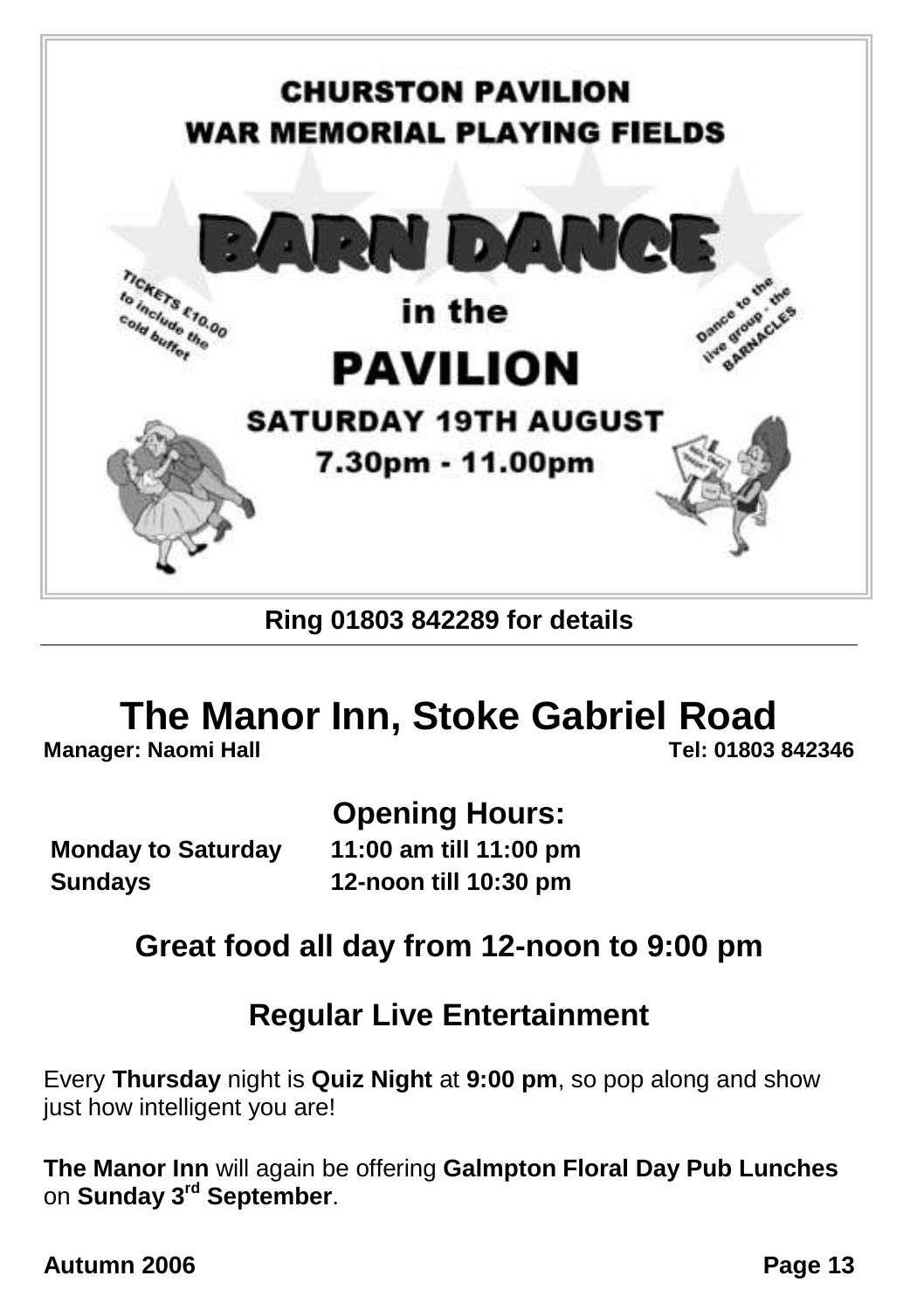### Galmpton Floral Day Sunday September 3rd 2006 A really good day out!

A village community day that warmly welcomes visitors from far and wide.

A participatory day whose 12 events offer something for all ages.

| From $9:30$ am       | <b>Mini Harvest Festival</b>                        |
|----------------------|-----------------------------------------------------|
| From 9:30 am         | <b>The Plant and Produce Stall</b>                  |
| From 10:00 am        | The Pantry Stall of Homemade Goodies                |
| From 10:00 am        | Open Gardens start to open                          |
| From 10:30 am        | <b>Tempting Refreshments in the Barn Hall</b>       |
| From 11:00 am        | <b>The Kids Crafty Challenge</b>                    |
| From 11:00 am        | The Craft Show with a Horticultural Theme           |
| From $11:00$ am      | The Children's Plant Craft Exhibition               |
| From $11:15$ am      | The Village Flower Show                             |
| From 11:30 am        | <b>The Vegetable Show</b>                           |
| From 12-noon         | Floral Day Pub Lunches at The Manor Inn             |
| At 4:00 pm           | <b>The Award Ceremony</b>                           |
| At 4:30 pm           | Above events close                                  |
| At 5:00 pm           | Songs of Praise for Harvest in the Barn Chapel      |
| From 6:30 to 9:30 pm | <b>Words &amp; Music for a Summer's End</b>         |
|                      | with a Light Summer Supper at 6:30 pm               |
|                      | and a <b>Performance</b> at 8:00 pm of nostalgic    |
|                      | humorous, descriptive, narrative prose and          |
|                      | poetry presented by a <b>Quartet of Readers</b> and |
|                      | songs by the Kingsmen Barber Shop Group             |

The *Booklet of Show Schedules* with details and entry forms for each of the 5 shows, which are open, is on sale at The Galleon Stores, Galmpton. 100 copies already sold! Get your copy before the final reprint sells out!

A limited edition of *The Brochure* packed with details to help you get the most out of **Floral Day**, is on sale from mid July from all the Village Shops.

#### *WANTED*

| More Open Gardens - contact Tony & Priscilla Hannam              | 01803 844276 |
|------------------------------------------------------------------|--------------|
| More <b>Plants &amp; Produce</b> - contact John & Anna Partridge | 01803 843233 |
| More <b>Homemade Pantry Goodies</b> and for                      |              |
| More <b>Helpers</b> on the day - contact Jill Memery             | 01803 844103 |

**For any queries or further information contact Jill Memery, Galmpton Floral Day Co-ordinator on 01803 844103**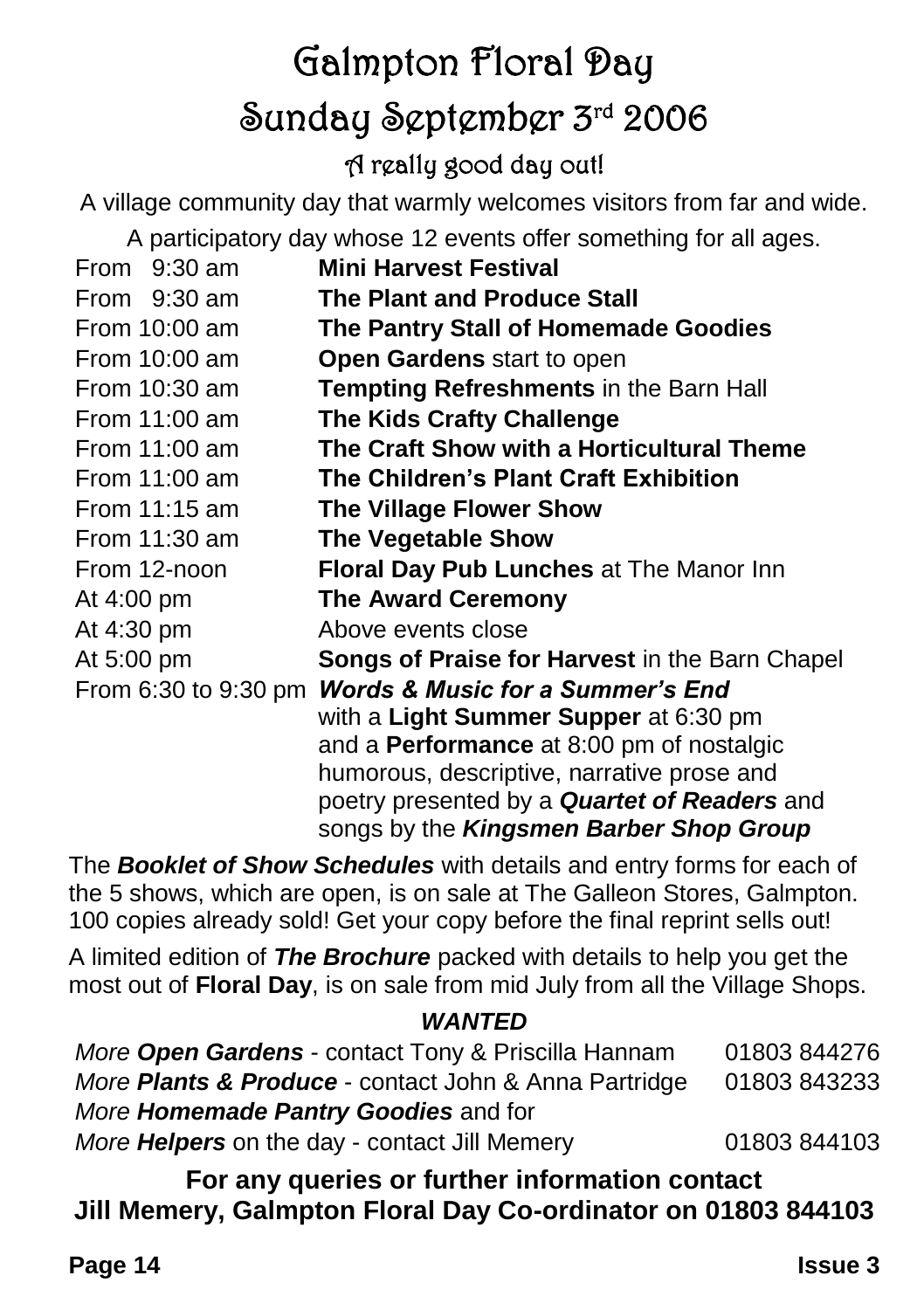### **Organisation Directory**

Many of these details can also be found at **www.galmptontorbay.org.uk Contact Telephone (01803)**<br>Secretary: Joan Blake 843423 Broadsands & Elberry Residents' Association Secretary: Joan Blake 843423<br>Churston & Galmpton Ladies Club Chairman: Avice Taft 842518 Churston & Galmpton Ladies Club Churston Ferrers Grammar School & PTA School Reception 842289 Churston Pavilion Puppy & Dog Training Classes Trainer: Sara Davies 859634 Churston Pavilion War Memorial Playing Field Trust Manager: Sue Foot 842289 Churston with Brixham Flower Club Secretary: Ann Dodd 882573 Churston with Galmpton Ward Conservative Councillor: Derek A Mills 843412 Churston with Galmpton Ward Liberal Dem Councillor: Dave Browne 842246 Churston, Galmpton & Kingswear Scouts & Cubs Leader: Paul Delaney 752866 David Edey 843239 / Bruce Symes 842121 Friends of Compass House Medical Centre Contact: Margaret Rogers 843425 Friends of Rowcroft, Churston & Galmpton Branch Chairman: Pat Bye 842492 Galmpton & Churston Local History Group Chairman: John Risdon 844102<br>Galmpton & Churston Tennis Club Craaniser: Trevor Field 845422 Galmpton & Churston Tennis Club Galmpton & Churston Women's Institute Secretary: Sheila Gurnhill 844690 Galmpton & Churston W.I. Circle Dance Contact: Avice Taft 842518 Galmpton Barn Hall Watercolour Art Classes Brixham Community College 853302 Galmpton Barn Hall Art Group Galmpton Barn Hall Yoga Classes Teacher: Jan Le Gallez 529800<br>Galmpton C of E Primary School & PTA School Reception 842628 Galmpton C of E Primary School & PTA Galmpton Community Police PC4383 Glenn Chambers 08452 777444 Galmpton Congregational Evangelical Church 523218 / 664059 / 852648 / 843446 Galmpton Falconry Course **Falconer: Paul Hill 316302** Galmpton Floral Day Working Party Co-ordinator: Jill Memery 844103 Galmpton Gooseberry Pie Fair Committee Chairman: Martin Ridge 844927 Galmpton Monday Club Gill Bell 842626 / Babs Renwick 843364 Galmpton Move to Music (Keep Fit Club) Brixham Community College 853302 Galmpton Neighbourhood Watch Schemes Co-ordinator Office 841425 Galmpton Parent & Toddler Group Croston 845525 Galmpton Pre-School Ltd Village Hall 845547 / June Symes 842121 Galmpton Residents' Association Webmaster & Treasurer: Paul Savin 843493 Galmpton Snooker Club Chairman: Stan Bentley 842775 Galmpton Traditional & Swing Jazz Group Leader: Tom Davies 607675 Galmpton United Football Club, Junior Teams Organiser: Jon Williams 843785 Galmpton United Football Club, Senior Teams Organiser: Stewart Hallam 845651 Chairman: John Risdon 844102 Galmpton West Country Embroiderers Group Rep: Anne Simpson 782576 Galmpton Whist Drives Club **Club Club Club Club Club Club Club Club Club Club Club Club Club Club Club Club Club Club Club Club Club Club Club Club Club Club Club Club** Galmpton Youth Project Organiser: Helen Boyles 845761 Greenway Quay & Ferry Service **Ferryman 844010** Ferryman 844010 Kingswear Life Newsletter Summer Editor: Chris Ryan 752837 St Mary the Virgin C of E Church, Churston Warden: Bob Bowling 850469 The Barn Chapel of the Good Shepherd Warden: Bob Bowling 850469<br>The Grapevine Magazine **Warell Boot Contains Editor: Rev Ken Dixon 854396** Editor: Rev Ken Dixon 854396 The Magazine of the United Benefice **Editor: Peter Bond 857654**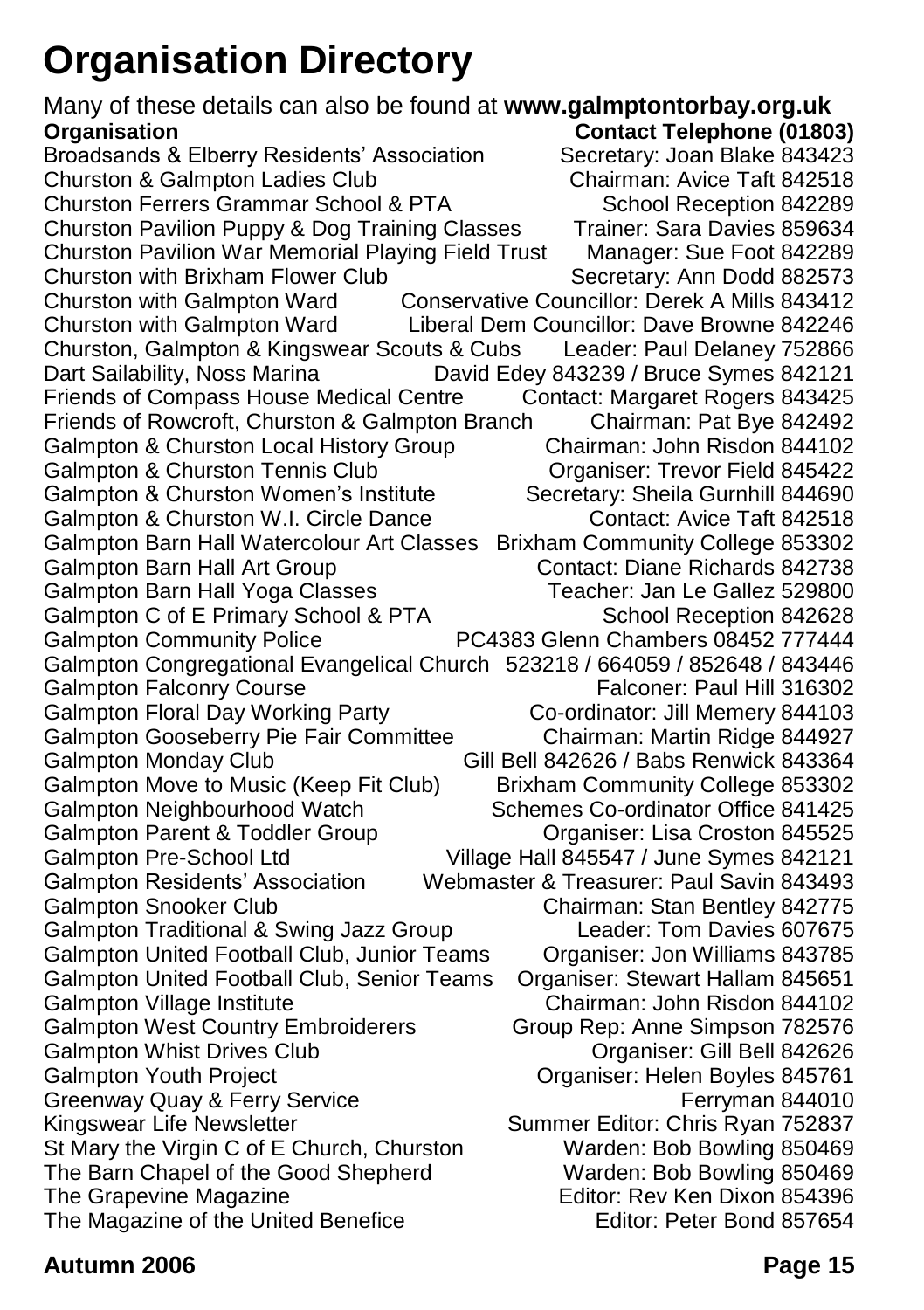### **Diary Dates & Regular Amenities**

|                | <b>BH</b> = Barn Chapel Hall<br>VH = Village Institute Hall |                                                                          |               |  |  |  |
|----------------|-------------------------------------------------------------|--------------------------------------------------------------------------|---------------|--|--|--|
| July           |                                                             |                                                                          |               |  |  |  |
| 17             |                                                             | 2:00 pm VH Galmpton Monday Club                                          |               |  |  |  |
| 19             |                                                             | 12-noon Churston Ferrers Grammar School - Get Active Event (see Page 11) |               |  |  |  |
| 20             |                                                             | 7:30 pm BH Ladies Club Flower Arranging Demonstration                    |               |  |  |  |
| 21             |                                                             | 9:30 am VH Galmpton Pre-School Summer Concert                            | (see Page 23) |  |  |  |
|                |                                                             |                                                                          |               |  |  |  |
|                | <b>August</b>                                               |                                                                          |               |  |  |  |
|                |                                                             | 2 4 - 6 pm Old Chapel, The Roundings - Community Police Surgery          |               |  |  |  |
| 17             |                                                             | Ladies Club Garden Party courtesy of Jeanne Peters                       |               |  |  |  |
| 18             |                                                             | 7:30 pm Pavilion - Galmpton UFC Sportsman's Evening £30 (see Page 20)    |               |  |  |  |
| 19             |                                                             | 7:30 pm Pavilion - Barn Dance with the Barnacles £10                     | (see Page 13) |  |  |  |
|                |                                                             |                                                                          |               |  |  |  |
|                | <b>September</b>                                            |                                                                          |               |  |  |  |
| 3              |                                                             | 9:30 am Galmpton Floral Day 2006                                         | (see Page 14) |  |  |  |
| 6              |                                                             | 4 - 6 pm Old Chapel, The Roundings - Community Police Surgery            |               |  |  |  |
| 6              |                                                             | 7:15 pm VH Women's Institute, talk by Billingtons Sugar                  |               |  |  |  |
| $\overline{7}$ |                                                             | 7:30 pm VH Galmpton Village Institute committee meeting                  |               |  |  |  |
| 18             |                                                             | 2:00 pm VH Galmpton Monday Club                                          |               |  |  |  |
| 20             |                                                             | 7:30 pm Manor Inn - Galmpton Pre-School Annual General Meeting           |               |  |  |  |
| 21             |                                                             | 7:30 pm BH Ladies Club                                                   |               |  |  |  |
|                |                                                             |                                                                          |               |  |  |  |
|                | <b>October</b>                                              |                                                                          |               |  |  |  |
|                |                                                             | 2 2:00 pm VH Galmpton Monday Club                                        |               |  |  |  |
|                |                                                             | 4 7:15 pm VH Women's Institute, Annual General Meeting                   |               |  |  |  |
|                |                                                             | 5 10-12 am Old Chapel, The Roundings - Community Police Surgery          |               |  |  |  |
|                |                                                             | 7 10:30 am VH Women's Institute, Bring and Buy coffee morning            |               |  |  |  |
|                |                                                             | 13 7:30 pm VH History Group Militia Review & Volunteer Movement S.Devon  |               |  |  |  |
| 16             |                                                             | 2:00 pm VH Galmpton Monday Club                                          |               |  |  |  |
| 19             |                                                             | 7:30 pm BH Ladies Club                                                   |               |  |  |  |
|                |                                                             |                                                                          |               |  |  |  |
|                |                                                             |                                                                          |               |  |  |  |
|                | St Mary the Virgin C of E Church, Churston                  |                                                                          |               |  |  |  |

**Sung Eucharist** 1<sup>st</sup>, 3<sup>rd</sup> Sun 9:30 am and 2<sup>nd</sup>, 4<sup>th</sup>, 5<sup>th</sup> Sun 11:00 am

#### **The Barn Chapel, Greenway Road**

| <b>Said Eucharist</b> | Sunday 8:00 am and Thursday 10:00 am    |
|-----------------------|-----------------------------------------|
| <b>Evensong</b>       | 1 <sup>st</sup> Sunday of month 4:00 pm |

#### **Galmpton Congregational Evangelical Church**

**Flavel Chapel** Sunday Worship 11:00 am and 6:30 pm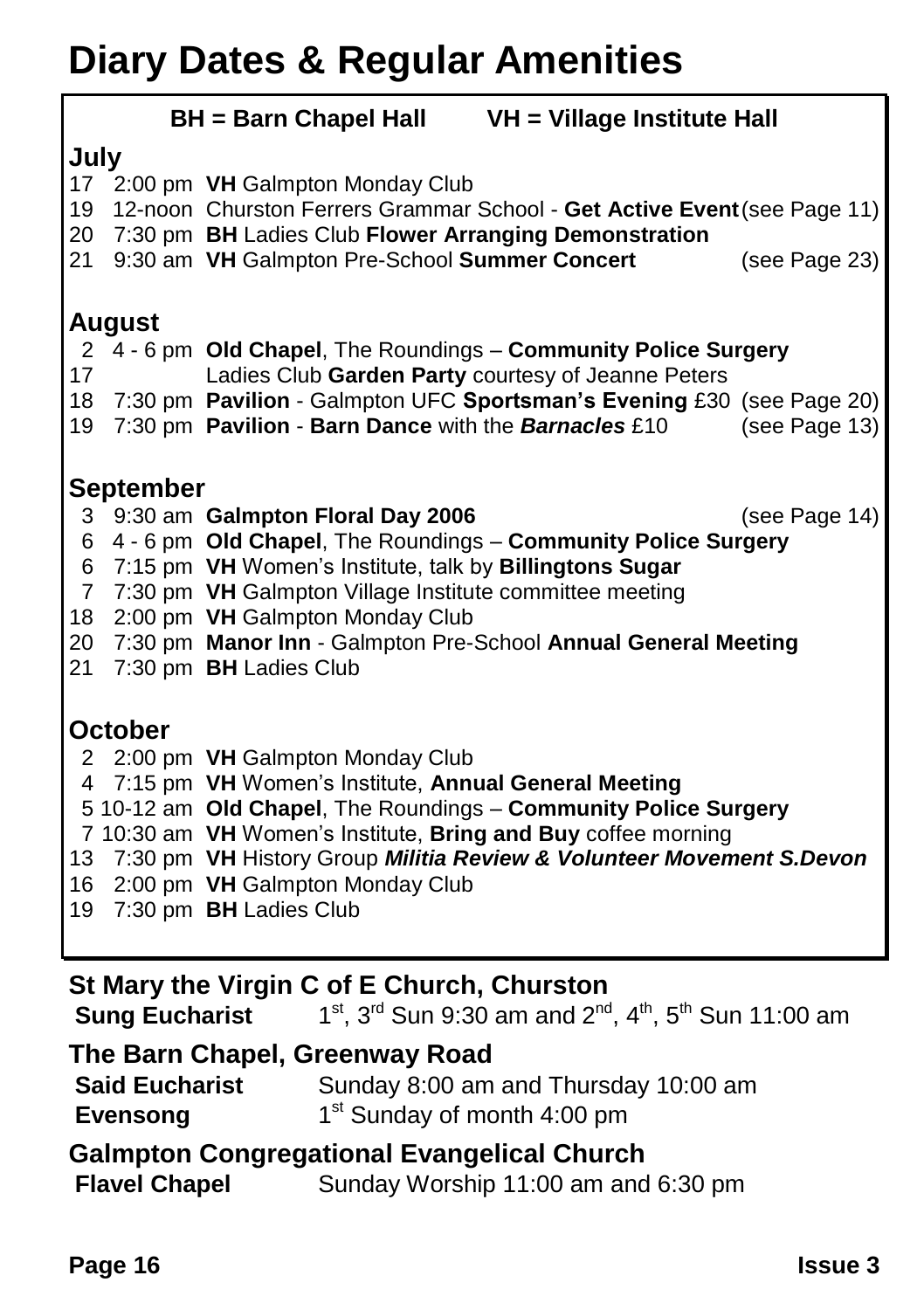See the **Organisation Directory** on Page 15 for contact telephone details.

|                              | Village Institute Hall Bookings: Babs Renwick 843364                                                 |                 |  |  |  |
|------------------------------|------------------------------------------------------------------------------------------------------|-----------------|--|--|--|
| <b>Monday Club</b>           | Alternate Mondays 2:00 - 4:00 pm                                                                     | entry $£1.00$   |  |  |  |
| <b>Trad &amp; Swing Jazz</b> | Alternate Mondays 7:30 pm                                                                            |                 |  |  |  |
| <b>Whist Drives Club</b>     | Tuesdays & Saturdays 7:30 pm                                                                         | entry $£1.10$   |  |  |  |
| <b>Move to Music</b>         | Term-time Wed 9:30 & 10:45 am                                                                        |                 |  |  |  |
| <b>Women's Institute</b>     | 1 <sup>st</sup> Wednesday of month 7:15 pm                                                           | visitors 50p    |  |  |  |
| <b>Flower Club</b>           | 2 <sup>nd</sup> Wednesday of month 7:00 pm                                                           | visitors £3.00  |  |  |  |
| <b>Falconry Course</b>       | Thursdays 7:00 - 9:00 pm                                                                             | 10-weeks £50.00 |  |  |  |
| <b>Pre-School Ltd</b>        | Mon, Tues, Thur, Fri 9:15 - 11:45 am                                                                 |                 |  |  |  |
|                              | 12:45 - 3:15 pm<br>Tues, Wed, Thur                                                                   |                 |  |  |  |
| <b>Barn Chapel Hall</b>      | <b>Bookings: Lynn Milner 843677</b>                                                                  |                 |  |  |  |
| <b>Stars Group</b>           | Mondays 3:45 pm - 4:45 pm                                                                            |                 |  |  |  |
| <b>Yoga Classes</b>          | Mondays 6:00 pm and 7:15 pm                                                                          | all abilities   |  |  |  |
| <b>Art Group</b>             | $1st$ , $3rd$ , $4th$ Tues of month 9:15 am <i>fully subscribed</i>                                  |                 |  |  |  |
| <b>Embroidery Group</b>      | 2 <sup>nd</sup> Tuesday of month 10:00 am - 12 noon                                                  |                 |  |  |  |
| <b>Beavers &amp; Cubs</b>    | Tuesdays 5:00 pm Beavers & 6:30 - 8:00 pm Cubs                                                       |                 |  |  |  |
| <b>Scouts</b>                | Wednesdays 7:00 - 9:00 pm                                                                            |                 |  |  |  |
|                              | Watercolour Classes Term-time Wed 2:00 - 4:30 pm                                                     |                 |  |  |  |
| <b>Parent &amp; Toddler</b>  | Term-time Fridays 9:30 - 11:30 am                                                                    | session £2.50   |  |  |  |
| <b>Ladies Club</b>           | 3 <sup>rd</sup> Thursday of month 7:30 pm                                                            | visitors 50p    |  |  |  |
| <b>W.I. Circle Dance</b>     | Alternate Fridays 7:30 pm - 9:30 pm                                                                  | entry £2.00     |  |  |  |
|                              | <b>Churston Pavilion, War Memorial Playing Field</b>                                                 |                 |  |  |  |
|                              | Puppy/Dog Training Term-time Tuesday evenings                                                        | 6-week courses  |  |  |  |
|                              | <b>Churston Golf Club, Dartmouth Road</b>                                                            | 842751          |  |  |  |
| <b>Bridge Section</b>        | Thursdays 7:30 pm<br>Club social members only                                                        |                 |  |  |  |
|                              | <b>Churston Ferrers Grammar, Greenway Road</b>                                                       | 842289          |  |  |  |
|                              | Sport Fitness Suite Mon-Fri 6:00-10:00 pm Chris Harding 07779 661376                                 |                 |  |  |  |
|                              | Set 2-Course Lunch Wednesday & Friday 12-noon - 1:00 pm only £3.20                                   |                 |  |  |  |
|                              | <b>Churston Library, Churston Broadway</b>                                                           | 843757          |  |  |  |
|                              | Monday & Thursday Tuesday & Friday Wednesday & Saturday                                              |                 |  |  |  |
| 9:30 am - 7:00 pm            | 9:30 am - 5:00 pm 9:30 am - 1:00 pm                                                                  |                 |  |  |  |
| <b>Surgery Open</b>          | Compass House Medical Centre, Langdon Lane 842284<br>Mon - Friday 8:30 am - 1:00 pm & 2:00 - 5:00 pm |                 |  |  |  |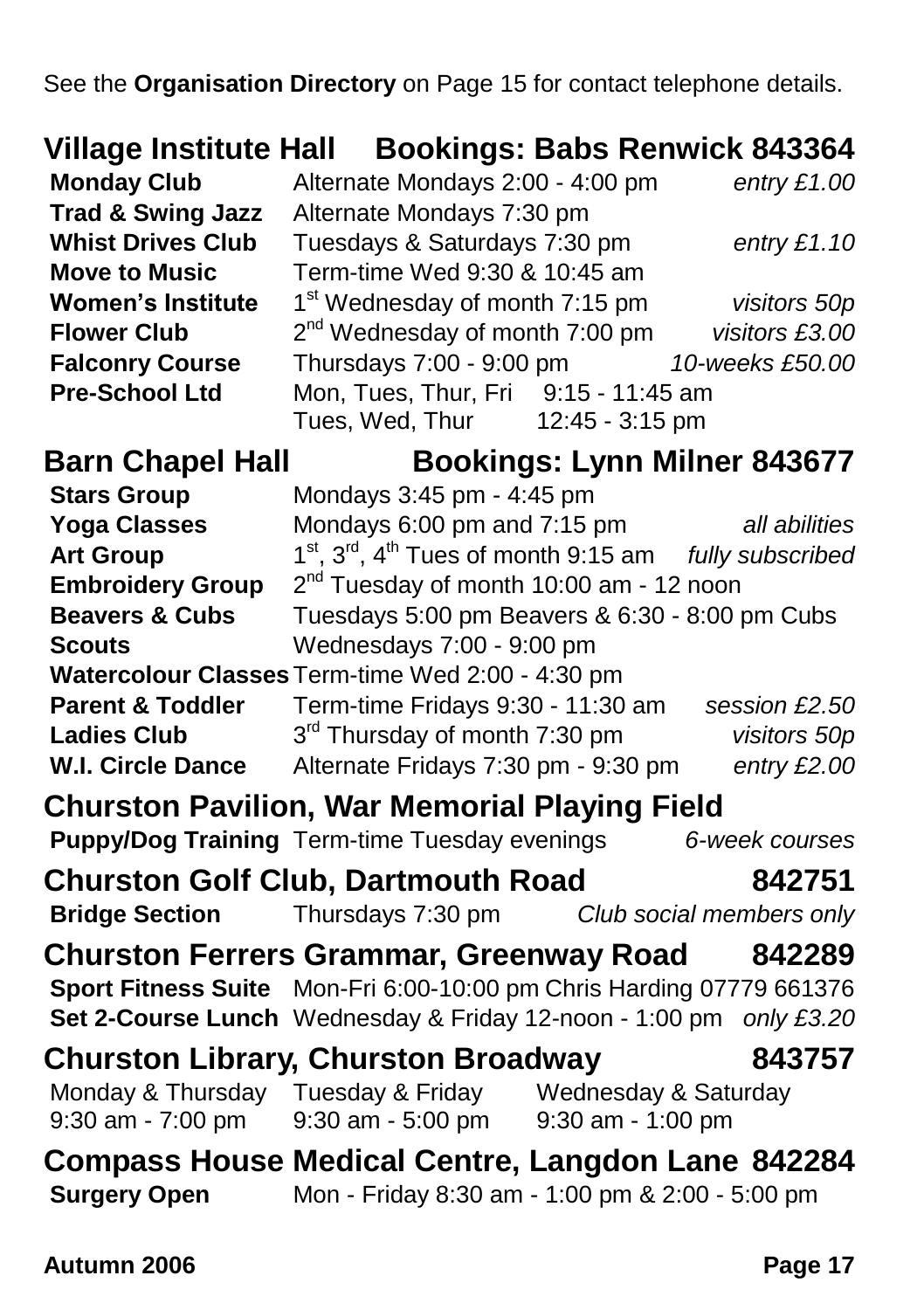

We are a small friendly company established in 1987 based in Galmpton. We are reliable, trustworthy and above all honest.

Please allow us to provide you a no obligation quotation for your window cleaning – it may be more affordable than you think.

We are able to clean a variety of windows including leaded and can give a competitive quote for emptying of guttering, fascia and PVC wash-downs.

**We cover Brixham, Broadsands, Churston, Galmpton and Waddeton.**

Please call David Hill  $_{\text{Home}}$  01803 846263

E-mail: davidhill11@supanet.com Mobile:  $07866$  465118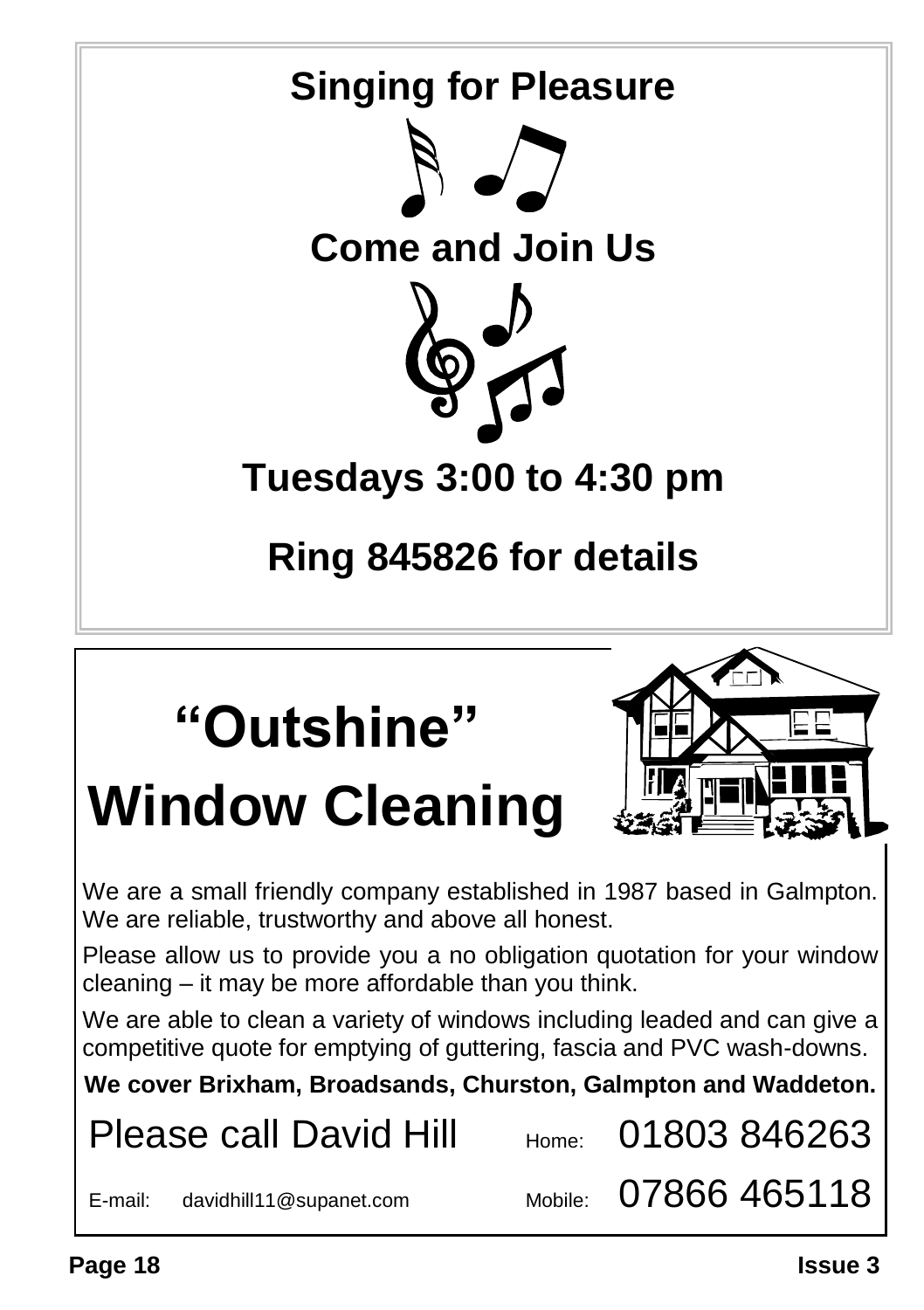# **Churston Golf Club**<br>www.churstongolf.com

#### **Traditional Sunday Lunch**

Sundays at **Churston Golf Club** are as traditional as they come. There is nothing better when I come into work for a couple of hours, than the smell of roast Beef, Pork, or Lamb roasting away in the ovens.

Very often my house manager **Gill Netherton** brings in fresh flowers as she returns triumphant with her latest bargains at the local Car Boot Sale. We all gather round in good humour, because Sundays are days where good humour is a must, and listen to how **Gill** drove a hard bargain for 8 glass ash trays or 3 small flowers vases.

#### **Members & Visitors Welcome**

Members and visitors would be amazed at the number of pieces on display at the Club that have been bought at the local Car Boot Sale all in the name of economy!

**Graham Barnes**, my bars manager busies himself getting the bar ready for the first customers and the waitresses make ready the tables for our regulars. We normally cater for between **50** and **70** with **80%** being regular customers, which in turn makes for a great friendly atmosphere. We enjoy as much being part of their life as they do coming to the Club. The food is excellent and plentiful with flavoursome vegetables and crispy roast potatoes, all the trimmings are available, it really is a must.

If you think you would like to come along and try out our traditional **Sunday Lunch** then please ring **Gill** on **01803 842751 / 844537** or bump into her at the local Car Boot Sale and reserve a table in the not too distant future.

Hope to see you soon. Kind regards.



**Simon Bawden - Manager**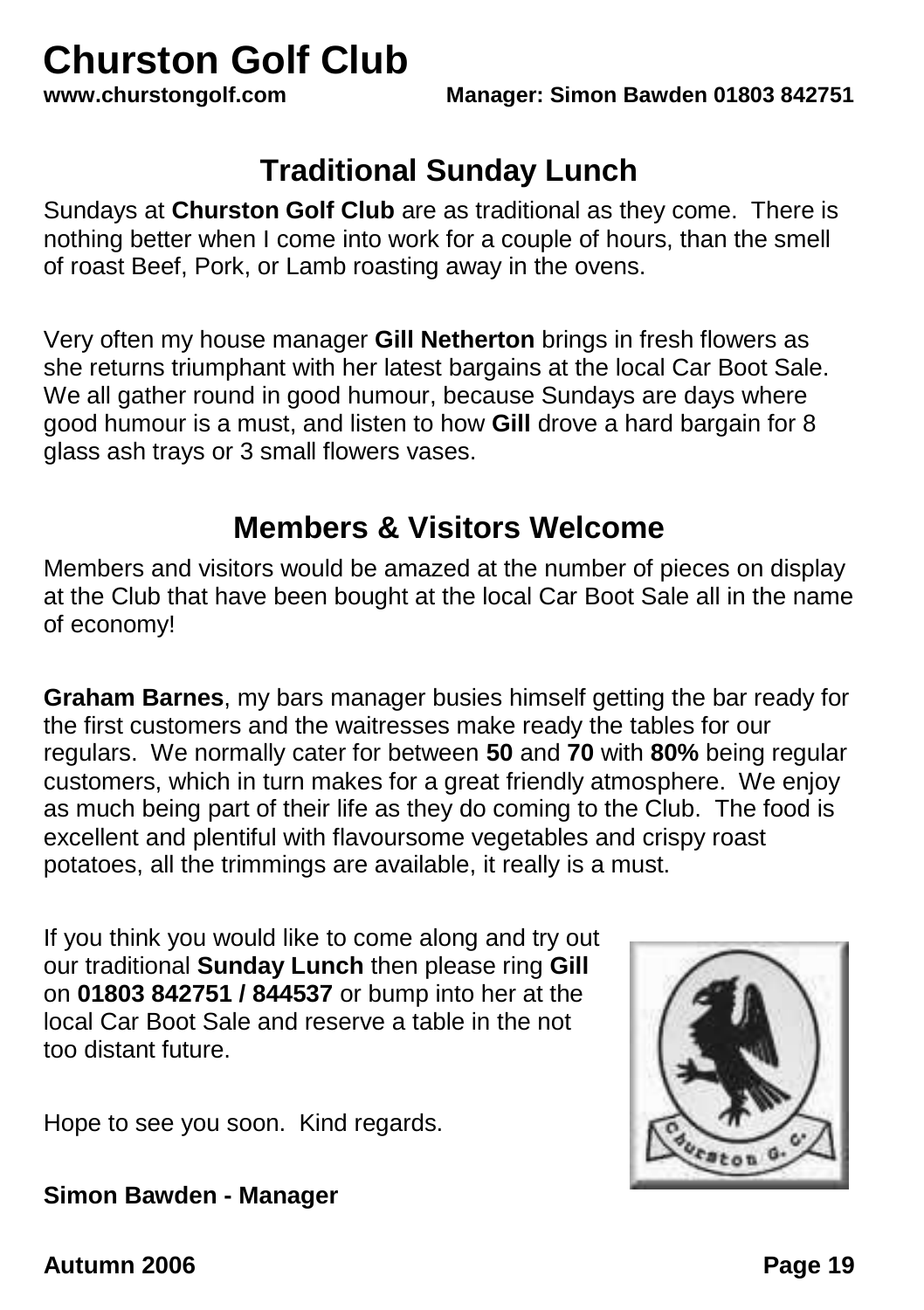### **Galmpton United Football Club**

Report by Jon Williams

#### **Estate Agents Sponsor Village Football**

**Bradleys** Estate Agents are pleased to sponsor the **Galmpton Junior Football Teams** who all play at the **Memorial Playing Field**.

The juniors are affiliated to the senior club at Galmpton and now boast three teams from under 8's to under 10's and two youth teams at under 13's and under 16's.

Last season saw all the teams produce some great displays and they were all well placed in their respective divisions. New players for any of the teams are always welcome - contact **Paul Smith** on **845365** for details.

**Bradleys** director **Jon Williams** who lives in **Galmpton** added that additional help was always welcome in the form of sponsorship, and volunteering to put up goals etc on match days.

#### **Senior Team News**

The ambitious **Senior Football Club** has a **First Team** in the **South Devon Premier League**, a **Reserve Team** in the **Second Division** and also a **Sunday League Ladies Team**.

The club has put in a tremendous amount of work to upgrade the **Pavilion** and pitch with special thanks going to main sponsor **Stan Moering** from **Interline Building Supplies**.

The new look **Pavilion** can now also be hired for private functions / children's parties. Please contact **Churston Ferrers Grammar School** for booking details. See Page 12.

#### **Fundraising Event**

A special fundraising event in the form of a **Sportsman's Evening** has been arranged by the senior club on the **18th August** with a marquee being planned at the **Memorial Playing Field** ground.

The special guest speaker will be the ex Liverpool and England legend **Tommy Smith** plus a comedian. Tickets are **£30** per head to include a 3-course dinner and can be obtained from **Stewart Hallam** on **845651**.

If you wish to buy or sell a property in Galmpton, Churston, or Broadsands please visit our web site **[www.bradleys-estate-agents.co.uk](http://www.bradleys-estate-agents.co.uk/)** to arrange a viewing or Free Valuation.

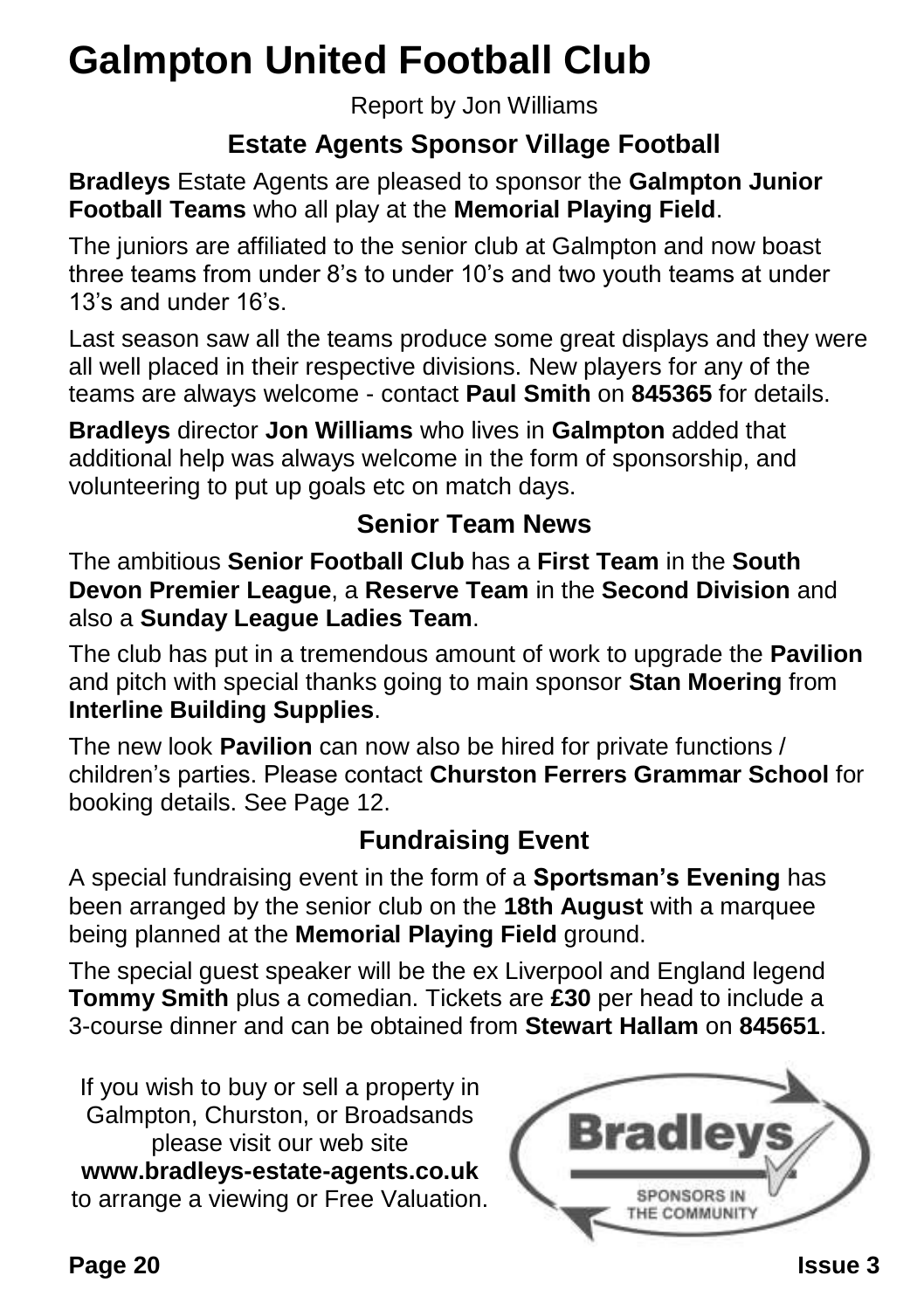## Galmpton Floral Day Sunday September 3rd 2006

#### **Can YOU say YES to the following questions?**

Have **YOU** ringed & underlined in red this date in your diary? Have **YOU** told all your friends & acquaintances about it? Have **YOU** bought your *'Booklet of Show Schedules'*? Have **YOU** decided the classes to enter? Have **YOU** sent in all your entry forms and fees? Have **YOU** promised your Garden for an Open Garden? Have **YOU** promised Plants and Produce for the Plant Stall? Have **YOU** promised Homemade Goodies for the Homemade Stall? Have **YOU** bought tickets for *'Words and Music for a Summer's End'*?

#### **YOU haven't? Then YOU are going to MISS OUT! DO something about it NOW!**

Show Schedules and Tickets are on sale at the Galleon Stores, Galmpton. **Closing date for Show entries is Wednesday August 31st** . Copies of *The Brochure* are on sale late-July from all Village Shops. **Contact details** for promises and queries are **earlier in this issue**.

#### **Don't YOU miss being part of**

#### Galmpton Floral Day on Sunday 3rd September!

### **Sudoku Puzzle**

| $6\phantom{1}6$ | 5 |          |                         |                 | 8              |                |                 |                 |
|-----------------|---|----------|-------------------------|-----------------|----------------|----------------|-----------------|-----------------|
|                 |   | 8        |                         |                 |                |                |                 |                 |
|                 | 4 |          |                         |                 | 3              |                | $6\phantom{1}6$ | 8               |
| 9               |   |          | 5                       | $6\phantom{1}6$ |                | 3              |                 |                 |
| $\frac{1}{3}$   |   | 4        | $\overline{\mathbf{2}}$ |                 | 9              | 5              |                 | $6\phantom{1}6$ |
|                 |   | $\bf{6}$ |                         | 3               | $\overline{7}$ |                |                 | $\overline{2}$  |
| 8               | 6 |          | $\overline{\mathbf{7}}$ |                 |                |                | 3               |                 |
|                 |   |          |                         |                 |                | $\overline{7}$ |                 |                 |
|                 |   |          | 8                       |                 |                |                | 4               | 5               |

There is one simple rule in Sudoku.

Each row and each column must contain the numbers 1 to 9, and so must each of the nine 3x3 boxes.

This is a logic puzzle, and you should not have to guess.

The solution is given on Page 23.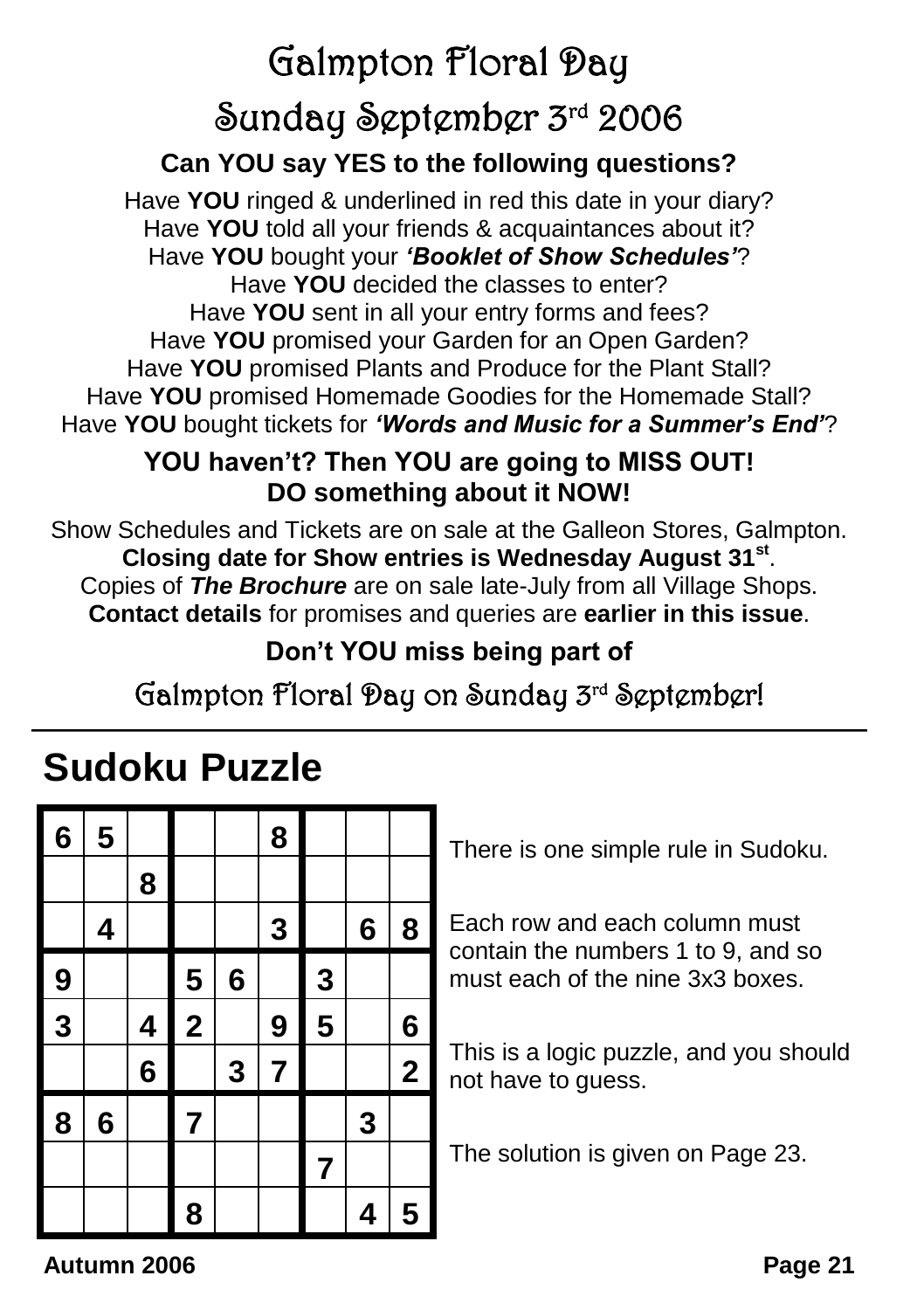### **National Coastwatch Institution (NCI)**

#### **Froward Point Lookout**

**Anne Wilson, Chairman aewmeadfoot@aol.com (01803) 752569 Mike Povey mcpovey@btinternet.com (01803) 752603 Mrs Sallie Cooper, 100 Club coopershakes@hotmail.com (01803) 752666**

Many of the residents of Galmpton village will be aware of the **National Coastwatch Institution Lookout** at **Froward Point**. Indeed there is a Galmpton resident who is one of our volunteer watch-keepers. You may also have noticed our collecting boxes in your local shops. The Lookout was established very rapidly due to a large number of generous donations and enthusiastic local support. With more than 50 volunteer watch-keepers it has been operational now for over 12 months.

Our presence, and observations across **Start Bay**, means that emergency services can be called quickly to the right place, so that yachtsmen, divers, walkers, and anyone in difficulty can be rescued. We have now opened a **Visitor Centre**, and with help from **The National Trust**, have some very interesting interpretation boards with the history of the locality, especially the **WW2 Gun Battery**.

#### **Friends of Froward Point**

To maintain the station we need to raise £4,000 per annum, and **The Friends of Froward Point** has been established to plan and organise a programme of fund raising activities. If anyone would be interested in supporting **The Friends** we would be delighted to hear from you.

For those who are unable to offer time, there is a very straightforward way of supporting us. We have created a **Friends of Froward Point 100 Club**. There are vacancies in the **Club**, and for a subscription of £12 per annum you will have the opportunity to win a cash prize from our monthly draw. With a full membership of 100 we are able to offer prizes of £15 and £10 for 11 months of the year but in November we shall have three bumper prizes of £100, £50 and £25.

The **Froward Point Lookout** benefits from £700 per annum raised from the scheme. Further details and applications forms are available from Mrs Sallie Cooper on 01803 752666. We shall be extremely grateful for any support we receive.

If you would like to know more – perhaps become a watch-keeper, or to make a donation, or even just to arrange to pay us a visit on a walk, then please contact either Mike Povey on 01803 752603 or myself Anne Wilson on 01803 752569.

Anne Wilson, Chairman – Friends of Froward Point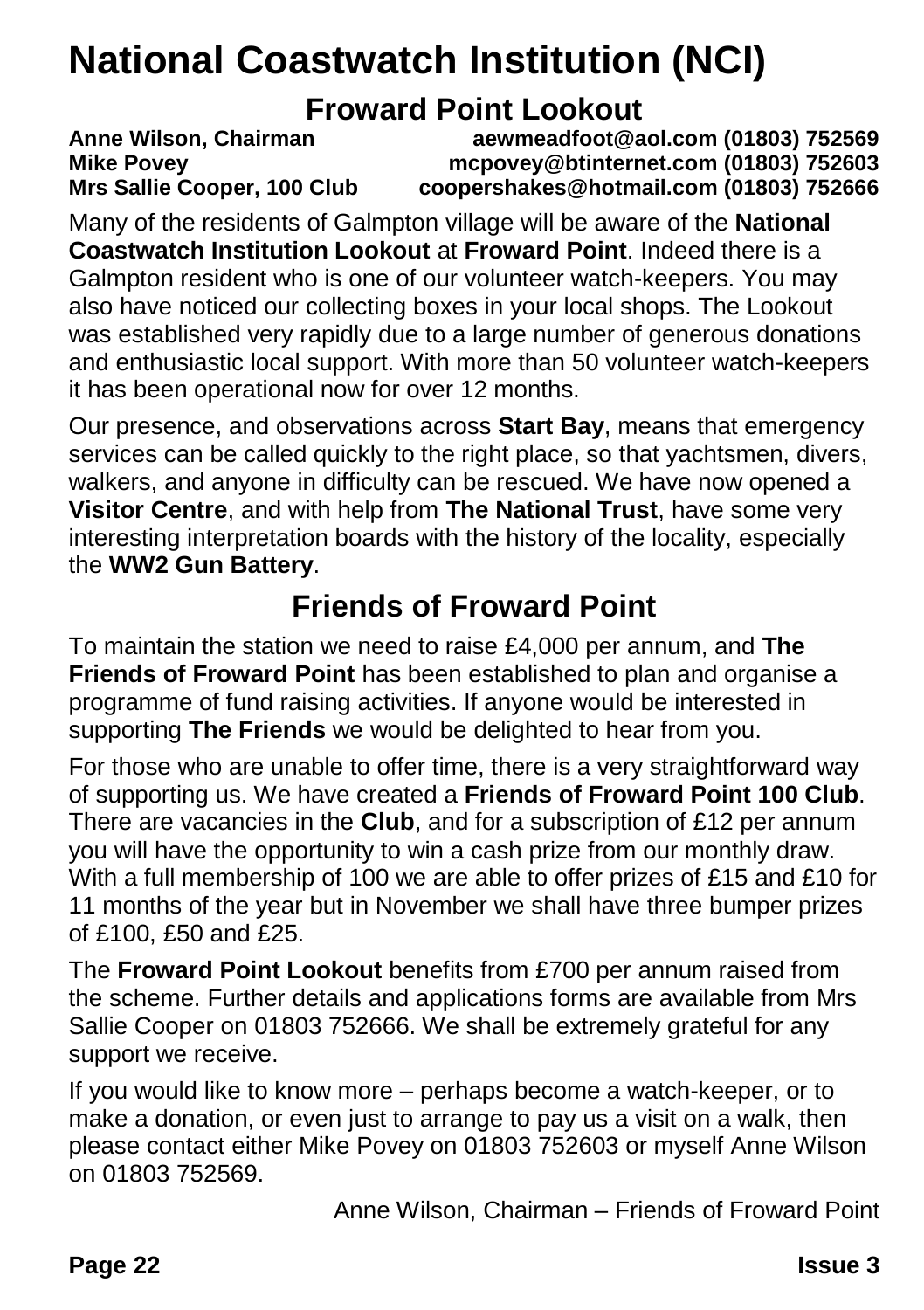# **Galmpton Pre-School Ltd**<br>Registered Charity: 1104582

**Registered Charity: 1104582 Village Institute Hall: 845547 www.gps-torbay.org David Edey: 843239 / June Symes: 842121**

Nearly at the end of another successful school year and plans & practices are well underway for the upcoming end of year **Summer Concert**. Everyone is welcome to attend on **Friday July 21st** about **9:30** - **11:30 am**. Refreshments will be available and we look forward to seeing you there.

Next term starts on **September 6th**. We are already quite full, so if you know parents who need places for their children, please ring **June Symes**.

The **Pre-School AGM** will be on **Wednesday September 20th** in the **Manor Inn** at **7:30 pm**. Please come and support, join a committee, or just come along for a drink and a chat.

We are still looking for people interested in becoming a **Trustee** of the **Charity**. We meet 4-5 times a year for an hour or so to oversee the charity and the finances. We have 5 **Trustees** at present and you do not have to have a child at the **Pre-School**. A mix of parents and non-parents is an advantage. If you are keen to finding out more, please ring **David Edey**.

Wishing you all a good summer.

#### **GREENWAY FREE RANGE FARM EGGS On the gate at HUNTERSWOOD COTTAGE Greenway Sudoku Solution** See Page 21 for the puzzle. **6 5 9 1 7 8 4 2 3 1 3 8 6 2 4 9 5 7 2 4 7 9 5 3 1 6 8 9 8 2 5 6 1 3 7 4 3 7 4 2 8 9 5 1 6 5 1 6 4 3 7 8 9 2 8 6 1 7 4 5 2 3 9 4 2 5 3 9 6 7 8 1 7 9 3 8 1 2 6 4 5**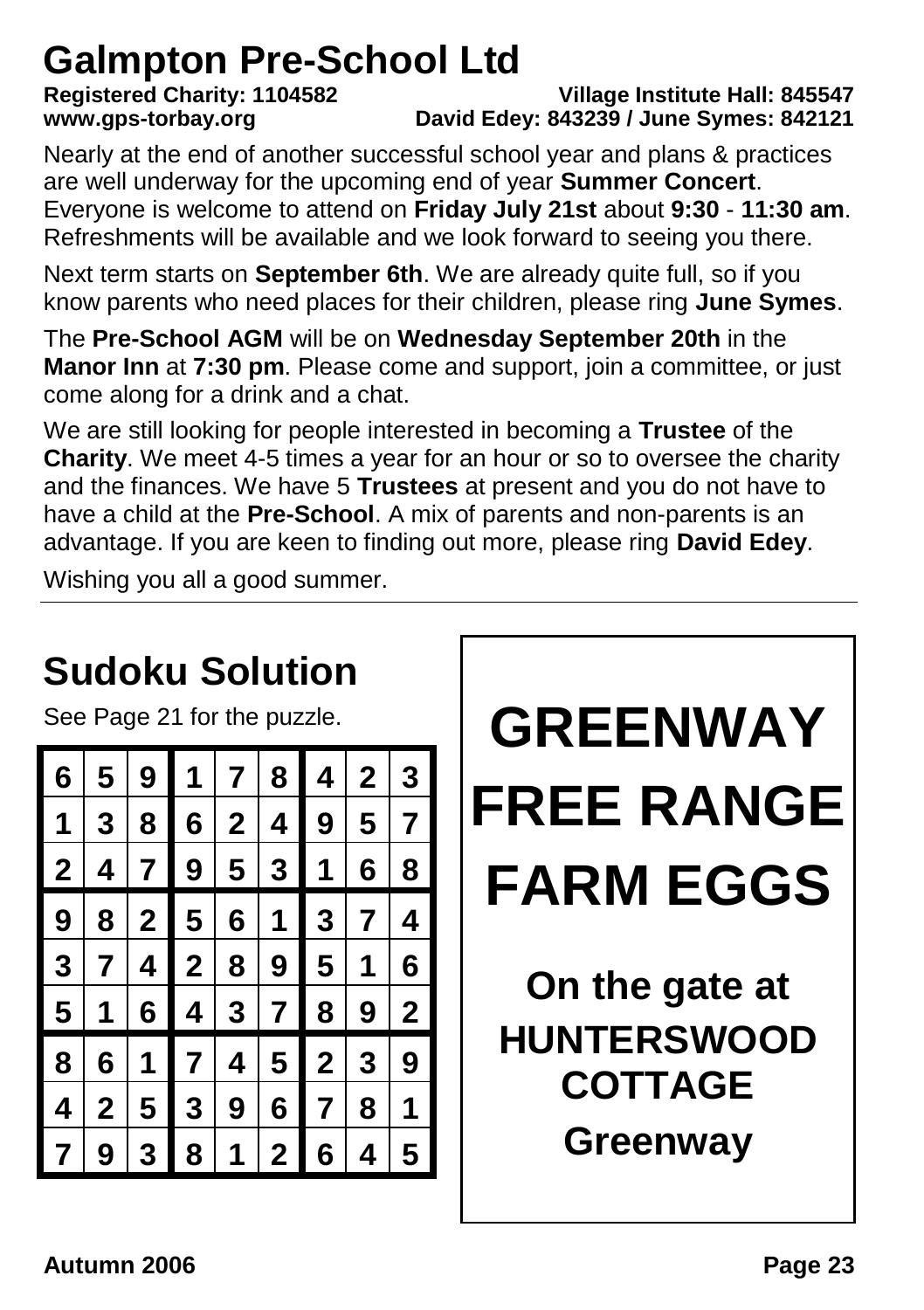### **Flavel Chapel – Galmpton - 175 Years**

by Colin Thompson.

Friends came from near and far to join members of the **Galmpton Congregational Evangelical Church** on Saturday 13<sup>th</sup> and Sunday 14<sup>th</sup> May 2006 as they met in to give thanks to God on the occasion of their **175th Church Anniversary** in **Flavel Chapel**.



The ministry of **Rev. Alun McNabb** was greatly appreciated. On Saturday he opened up to us the wonderful truth of the Providence of God. It is God who rules this world and all that He has made and this is a great comfort to all believers.

On Sunday morning, Rev. McNabb's subject was the 'Love of God'. Glorious indeed is the fact God demonstrates His own love towards us, in that while we were still sinners, Christ died for us. And so as the apostle John says "We love Him because He first loved us".

In the evening Rev. McNabb turned to the Hope of God. As the hymn writer put it - "All our hope on God is founded". Christ is our hope, and He is totally dependable. Our hope is of an eternal inheritance reserved in heaven for us, an inheritance that is not subject to tax, but one being prepared for us by our Lord and Saviour Jesus Christ. Christians should be characterised by hope. It was truly a weekend to remember.

Work on the **'Old Chapel'** in the Roundings is coming on. We are hopeful that we will be able to occupy the building by the end of the year. We intend to have an opening day and we will let you know the date and issue an invitation to all in *THE GAZETTE*.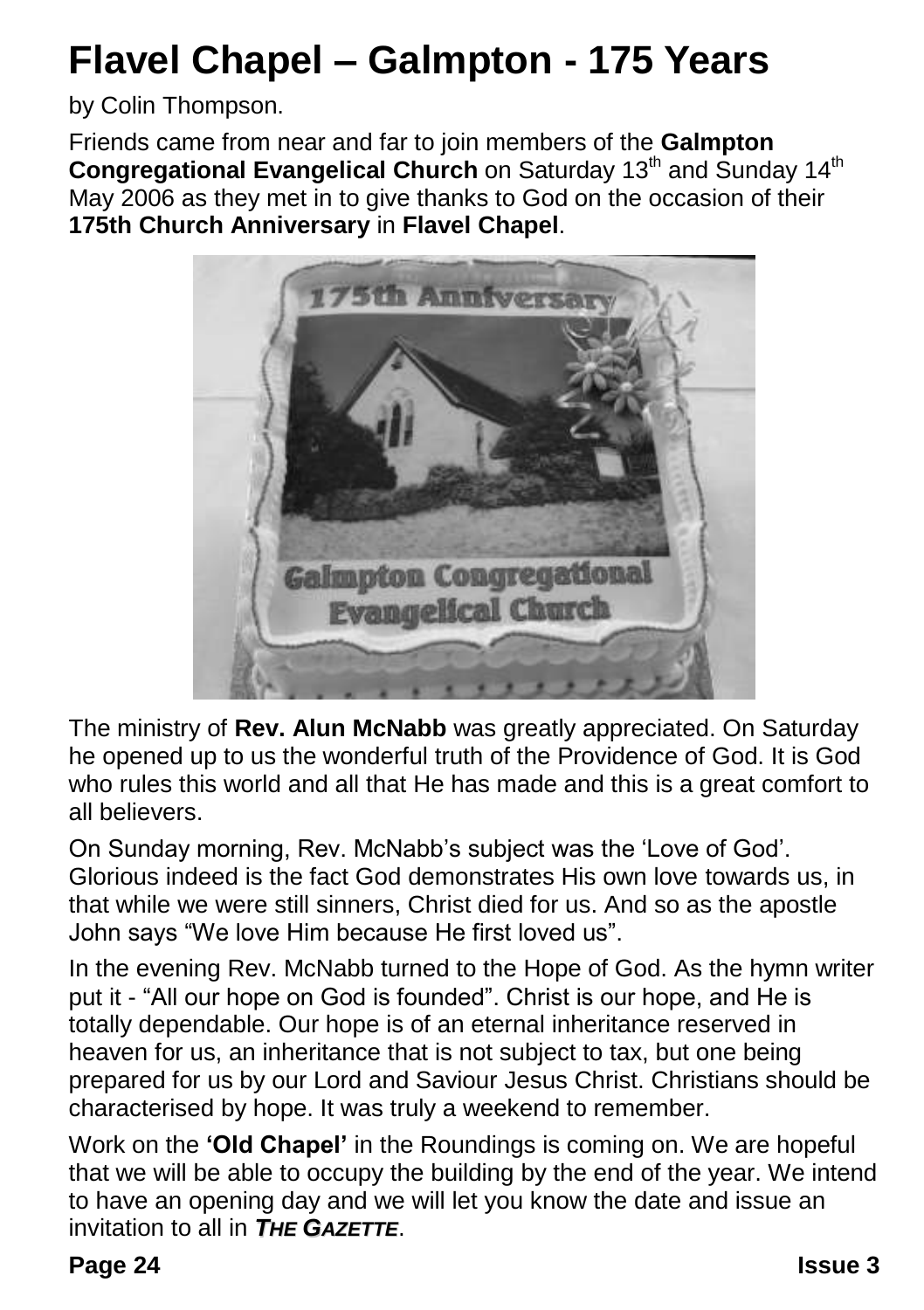# **Parish of St Mary the Virgin, Churston**<br>Bob Bowling, Churchwarden<br>Tel: 01803 850469

#### **Bob Bowling, Churchwarden**

#### **New Vicar for Churston & Galmpton**

I am very pleased to announce that by the time you read this, the new vicar for Churston & Galmpton will have started his ministry in the parish.

#### The **Reverend Ian Blyde** was licensed by the **Bishop of Plymouth** at a service at **Churston Church** on **Monday 3rd July**.

However, this was not his first act as vicar here, as he blessed the **Gooseberry Pie** on **2nd July**. For those of you who couldn't hear Ian's blessing, I have reproduced it below.

#### **The Blessing of the Pie**

Creator of the Earth and Sky, We ask Thy blessing on our Pie. And through thy Grace on us bestow A taste of heaven here below That when we heartily "tuck in" We may know Thy love within And then as one, a united team, Praise God for his gifts of, Pie and Cream.

**Ian** will be working his way around the parish getting to know people, so if you see him, do stop and have a chat. The **Gooseberry Pie Fair** has shown him what a friendly community he has come to, so please make him and his wife **Elizabeth** feel at home.



#### **Team Rector Departs**

It is with some regret, that I have to announce the departure of **Reverend Andrew Allen**. Andrew lived in Galmpton for 10 years before moving to Brixham a few years ago, but as **Team Rector** has kept a close contact with Churston & Galmpton. He will be moving to Slough in August. I am sure you will all join me in wishing him well, as he starts a new phase of his ministry.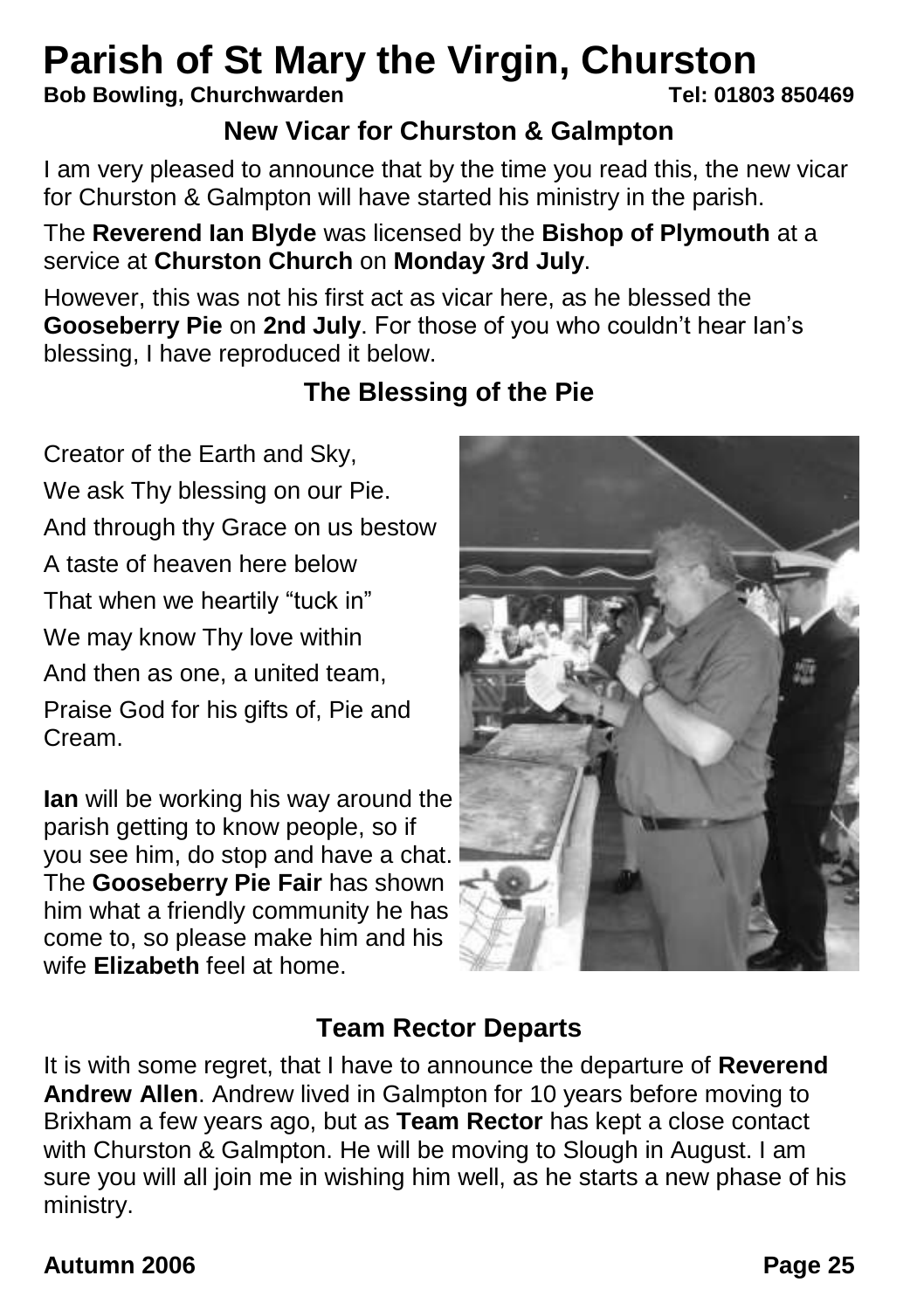# **Extend Your Home with 'gap-architecture'**<br>Simon Hembury, Architect<br> **Simon Hembury, Architect**

#### **Simon Hembury, Architect 'Phone: 01803 843994 E-mail: mail@hembury.co.uk**

- 
- In this second part of my brief series on extending your home, I will give an outline of the process necessary to comply with the building regulations.

#### **Risk**

A properly designed and specified extension/building will be your best protection against the *risk* of escalating costs once construction begins and is a *vital* part of the overall process. This work must be done properly and thoroughly to avoid the potential of expensive mistakes once the scheme is being built. **gap**-architecture are highly experienced with building regulations submissions and, very importantly, converting the original design intent into reality with precision and care. Preparation for a building control submission usually takes place following a successful planning application and involves detailed design to indicate thermal performance. fire safety and structural integrity (amongst many other things) to demonstrate compliance with the **Building Act**.

#### **Process**

There are two methods for gaining building regulations approval and the appropriate method will depend on the circumstances of the building work proposed. However, the best method is for full plans and details to be prepared and approved by the *Council* prior to the commencement of construction work. This option is the "**full plans**" method and is preferred to the "**building notice**" method, whereby construction starts before the *Council* have approved the details. Once again, a "**full plans**" submission reduces cost risk.

#### **Control**

Once submitted, the building regulations approval process usually takes one month before the *Council* issues a decision, although work can commence within 48 hours of the application if needed. At this stage of your extension/building scheme, control is vital and **gap**-architecture negotiate with the *Council* to ensure interpretation of the building regulations is to your best advantage. Once the details are approved by the *Council* the scheme is ready for tenders and construction. Soon the actual building work can begin, and this is the subject of the next article in the October issue of *THE GAZETTE*.

One last thought – if you are planning to extend or build in the spring of 2007, you need to get the design process underway now!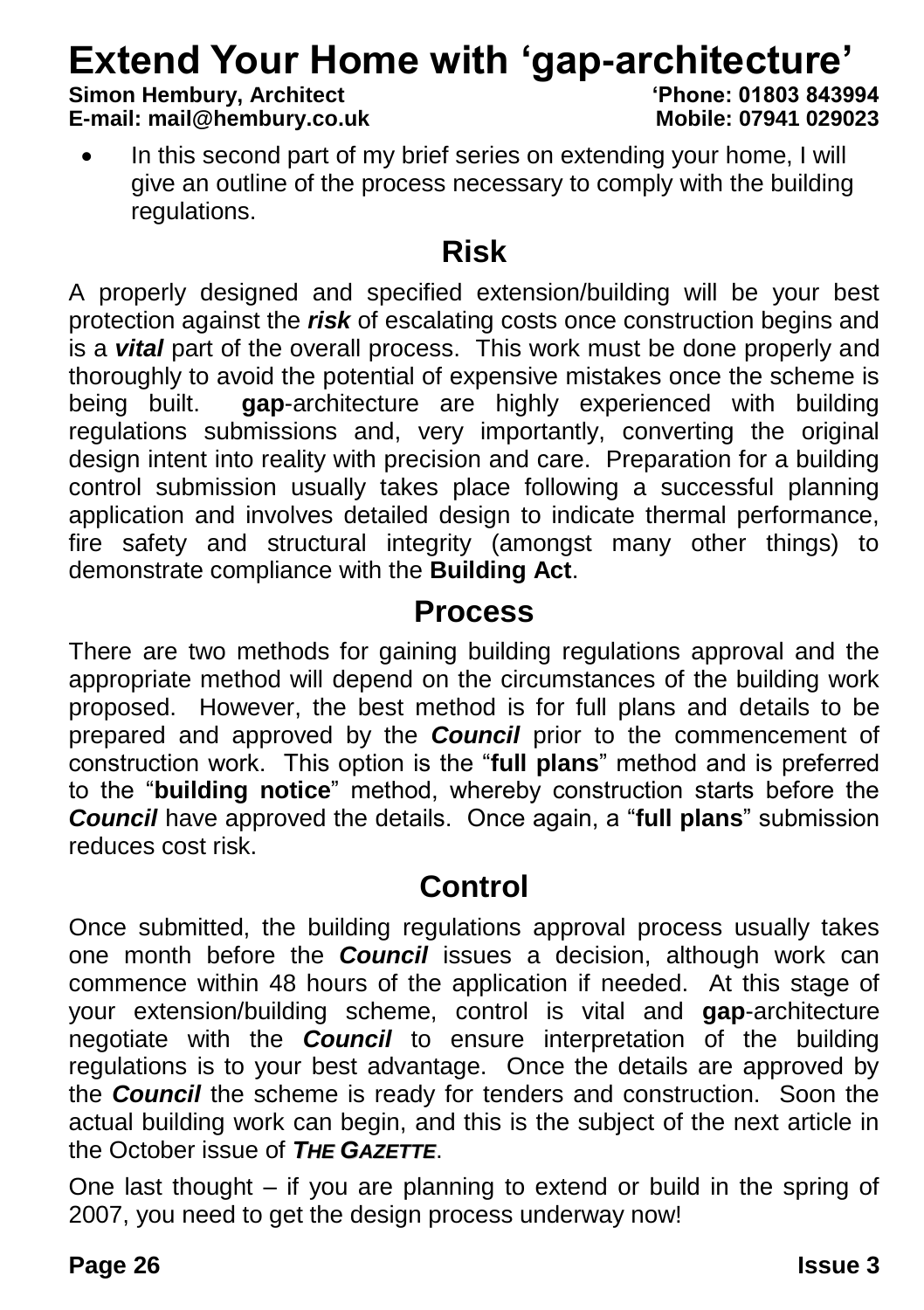### **Roger Richards Solicitors**

**www.rogerrichards.co.uk 10 Churston Broadway, Dartmouth Road, Paignton TQ4 6LE 01803 845191 10a Bolton Street** *'Drop-in-Centre'***, Brixham TQ5 9DE 01803 854123**

### **Don't Give Your Money to the Chancellor**

The only certainties in life are *death* and *taxes*.

In **England** you get both at once!

High property values mean that more and more estates are becoming liable to pay inheritance tax. Any estate with a net value exceeding **£275,000** will be liable to pay tax at the rate of **40%** on any assets exceeding this sum.

Your spouse can inherit your estate free of tax, but gifts to anyone else will be subject to tax on the estate exceeding £275,000.

Bear in mind that if you inherit your spouse's estate, you may be pushed into the tax-paying band, unless you have taken planning measures.

### *A simple example*

A simple example may help to clarify the position.

Bill, a widower, dies owning a house worth £300,000 and has other investments worth £200,000. Without any estate planning measures in place Bill's estate will have to pay £90,000 to Gordon Brown.

 $(i.e. £300,000 + £200,000 - £275,000 = £225,000 x 40% = £90,000)$ 

Fred, on the other hand, who shared the same value estate with his wife, consulted his solicitor, and they were able to plan tax avoidance measures that would completely avoid payment of tax.

### *Consult an expert*

Gifts of any type of property, made within 7 years of death, to anyone other than the spouse, may have to be added back into a deceased's estate for the calculation of tax.

There are some gifts to children and grandchildren, which are exempt, but these are relatively modest sums.

To make sure that your estate is passed on with minimum tax paid, you must make estate planning a priority by consulting your solicitor without delay. He or she will be able to advise on appropriate tax avoidance measures, to maximise your net estate, and draw a suitably worded will to give you peace of mind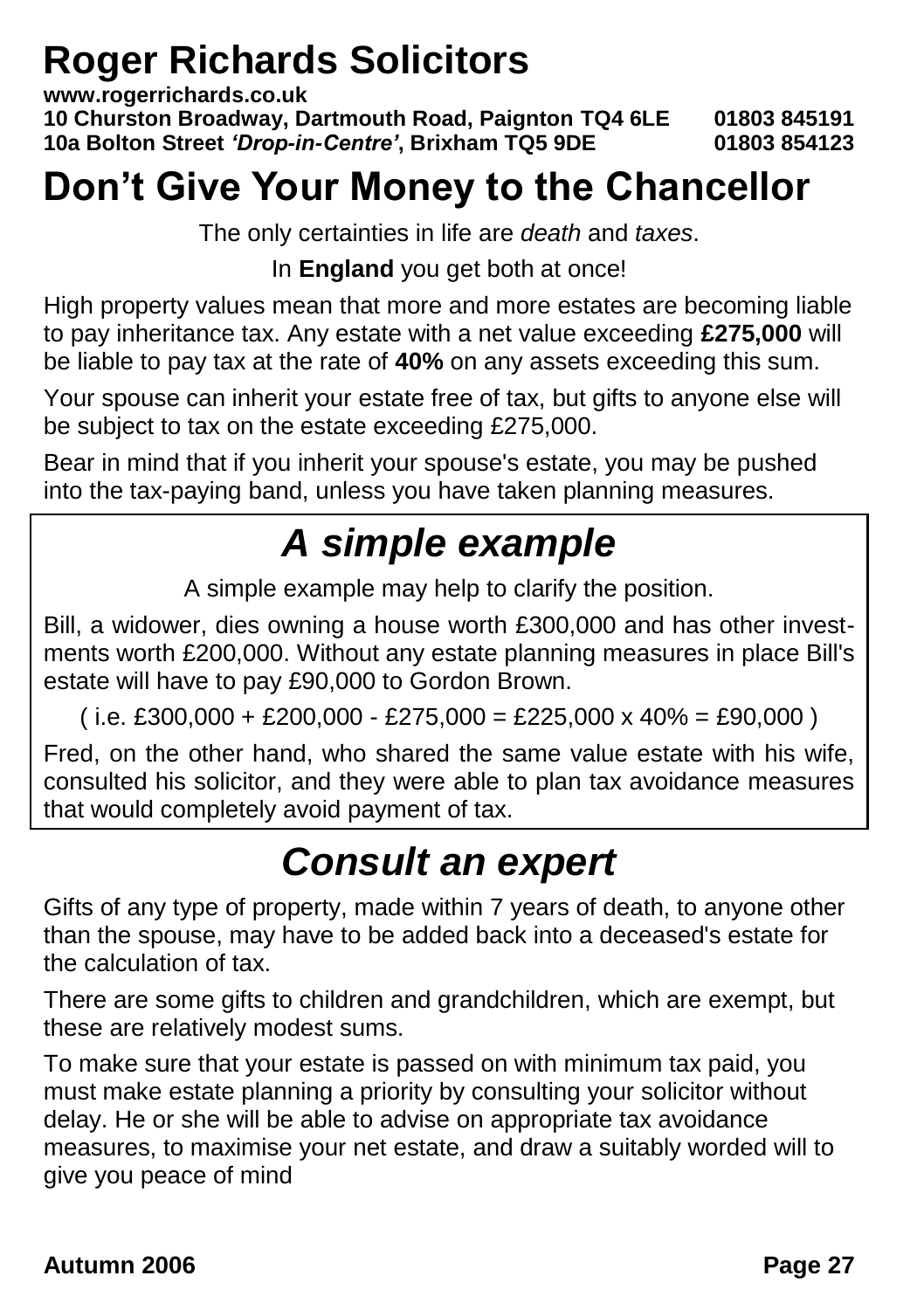

### **ESTATE AGENTS**

#### **6 CHURSTON BROADWAY, BROADSANDS, PAIGNTON. Tel: 01803 844466 E-mail: Churston@ericlloyd.co.uk.**

During its 50 year history local estate agents **Eric Lloyd & Co** have seen many changes in the way properties are marketed and sold.

However, **June 2007** is likely to see the biggest change ever in the way property transactions are carried out with the introduction of new legislation. This will require every property to have a *Home Information Pack* (or *HIP* as they are more commonly referred to) prepared before it can be offered for sale.

The *HIP* will be a pack of documents put together on behalf of the seller by their estate agent in conjunction with other professionals. It will provide at the start of the marketing process all of the major pieces of information a potential buyer would require in order to make a more informed decision before submitting an offer than the current system provides.

The *HIP* will have to contain documents relating to the legal title and searches together with other important items of information, as well as a *Home Condition Report*.

At **Eric Lloyd & Co** our plans are already well advanced to make sure that our clients have the best and most cost effective solutions in place to accommodate this change in legislation.

### **VISIT OUR WEBSITE: www.ericlloyd.co.uk**

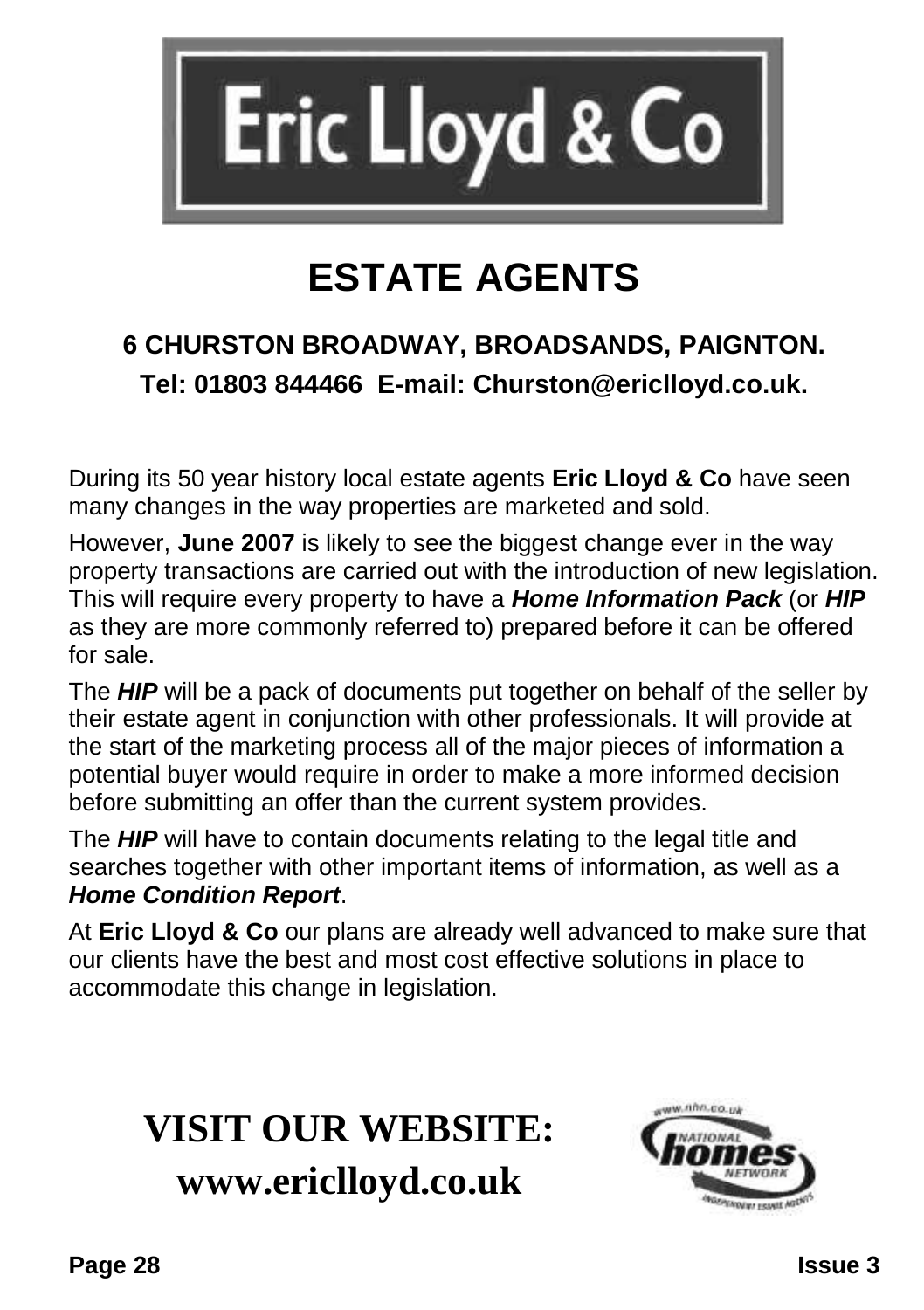

### **ESTATE AGENTS**

#### **6 CHURSTON BROADWAY, BROADSANDS, PAIGNTON. Tel: 01803 844466 E-mail: Churston@ericlloyd.co.uk.**



WELL PRESENTED. 2 BEDROOMS. LARGE LOUNGE. **£210,000**

#### **LANGDON LANE**



3 BEDRMS. LOUNGE & DINING RM. CONSERVATORY. PRETTY GARDEN. **£350,000**

#### **CHURSTON VILLAGE**



SUPERB FAMILY HOME 4 BEDROOMS. CONSERVATORY. **£325,000** 

#### **MANOR BEND**



LARGE GARDEN. 4 BEDROOMS. DOUBLE GARAGE & PARKING. **£379,959**

### **VISIT OUR WEBSITE: www.ericlloyd.co.uk**

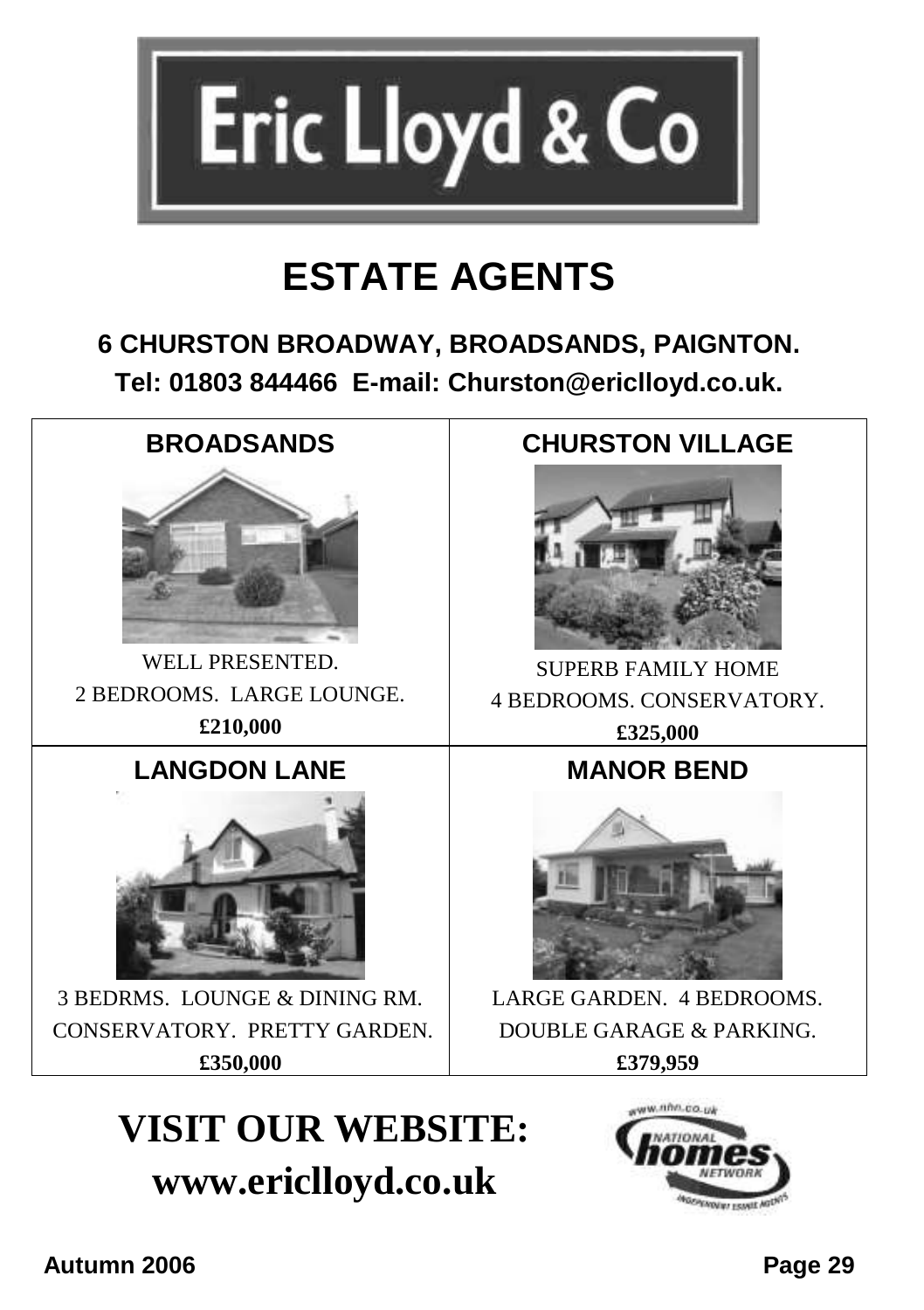# **Dart Sailability**<br>31<br>01803 752765 / 01803 858861

## **Registered Charity: 1067831**

**David Edey: 01803 843239 Bruce Symes: 01803 842121**

**Dart Sailability** is a charity that organises and runs water based activities on the **River Dart** for people of all ages and disabilities.

We operate out of **Noss Marina, Bridge Road, Kingswear** on a **Tuesday** and **Saturday** morning from **May** until **September** and we have a specialist fleet of sailing dinghies, day boats, and motor boats that enable everyone to enjoy the beauty of the river.

We are also an official **R.Y.A.** centre for **Instruction** and are able to issue certificates and train new volunteers to basic **Instructor** level, for both sail and power.



We are funded by donations from many sources, but also from our own collection and selling of unwanted boat and other jumble. So if you have anything lying around that is not being used. **DON'T THROW IT AWAY**. Please call **David** or **Bruce** and we will happily collect from you.

Come on down to **Noss** and see what happens! You may like to become a volunteer helper, or be able to use our facilities to access the **River Dart**.

We will be at the **Get Active Day** on **July 19th** and hope to see you there.

### **Hallam Property Maintenance**

\*Painting and Decorating \*Garden Maintenance

\*Gutters Cleaned \*Garden Clearance

\*Re-Pointing \*Driveway and Patios Cleaned

#### **Friendly, Reliable, Local Service**

Mark Hallam moved to Galmpton from Manchester last year and has set up a reliable, professional service, which aims to provide local residents with a comprehensive property maintenance service. As the nice weather approaches and homeowners are looking to brighten up their properties, Mark can offer all the usual exterior preservation services, such as painting, window cleaning, garden clearance or garden maintenance. You may also be considering updating your home interior and Mark can also offer professional decorating services.

**No job too small!**

**For a free quote please telephone Mark Hallam 01803 843160 or 078140 26683**

**Page 30 Issue 3**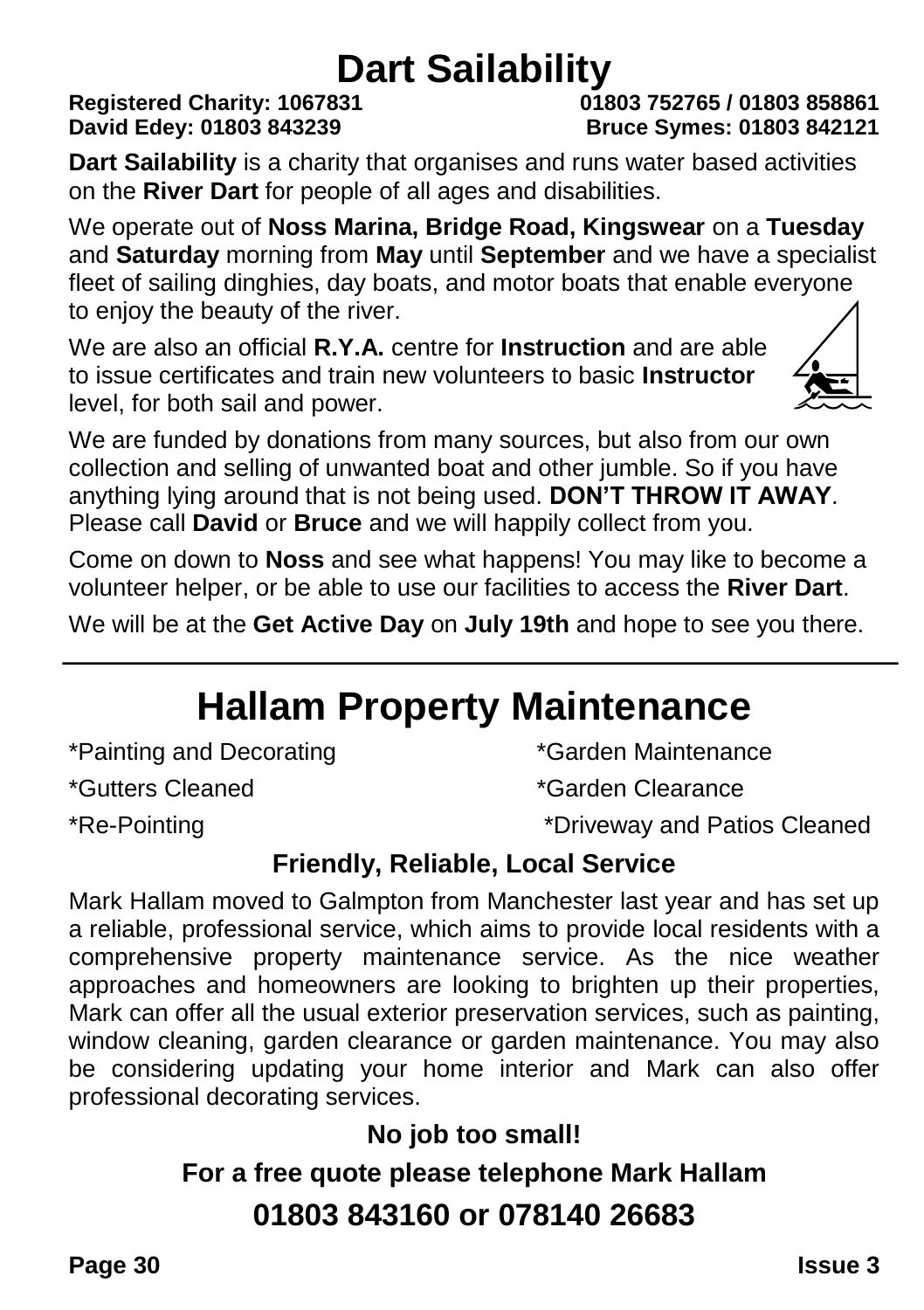### **Memories of Canada on the DEW Line**

During the *Cold War* the **USA** & **Canada** were worried about the airborne threat over the **North Pole** from the **USSR**. Thus, in the **1960s** a line of **31 Distant Early Warning** (**DEW**) radar stations were built across **3,600** miles of northern **Alaska**, **Canada**, and **Greenland**.

The following reminiscence is by a **Galmpton** resident who worked on the **DEW Line** in **Arctic Canada** at **Radar Station PIN 'C'** during **1957** & **1958**. For further background information please contact the Editor…

"While walking across to the site garage with **Inuit Assistant Mechanic John Elgok**, he suddenly stopped and looked straight ahead. Seeing my inquisitive expression, he raised his right arm and pointed, saying *"Two dog teams, three men, on the ice, hunting"*. All I saw was ice and snow all the way to the horizon. Standing behind him, I looked along his arm, but still could not see what he was pointing at."

"I asked him to wait while I went for my binoculars. Using them, I again looked along his arm, and sure enough, exactly where he was pointing were two teams and three men. Without binoculars I could not see them. What I found amazing was the distance between them & us, about **4** miles. Imagine standing on **Hookhills Viaduct** looking across to **Thatcher Rock**. Could you pick out anyone at that distance?"

"I was later treated to another example of keen senses, but that's another story." REMENIS

### **And Finally PC Spell-Chequer**

Try reading the following poem out loud!

Eye halve a spelling chequer. It came with my pea sea. It plainly marques four my revue, miss steaks eye kin knot sea.

Eye strike a quay and type a word, and weight four it two say weather eye am wrong oar write it shows me strait a weigh.

As soon as a mist ache is maid, it nose bee fore two long, and eye can put the error rite; Its rarely ever wrong!

Eye have run this poem threw it. Eye am shore your pleased two no, its letter perfect awl the weigh; my chequer tolled me sew!

Also on my PC it does not raise any spelling errors, so do not trust your computer to automatically correct your spelling without checking yourself!